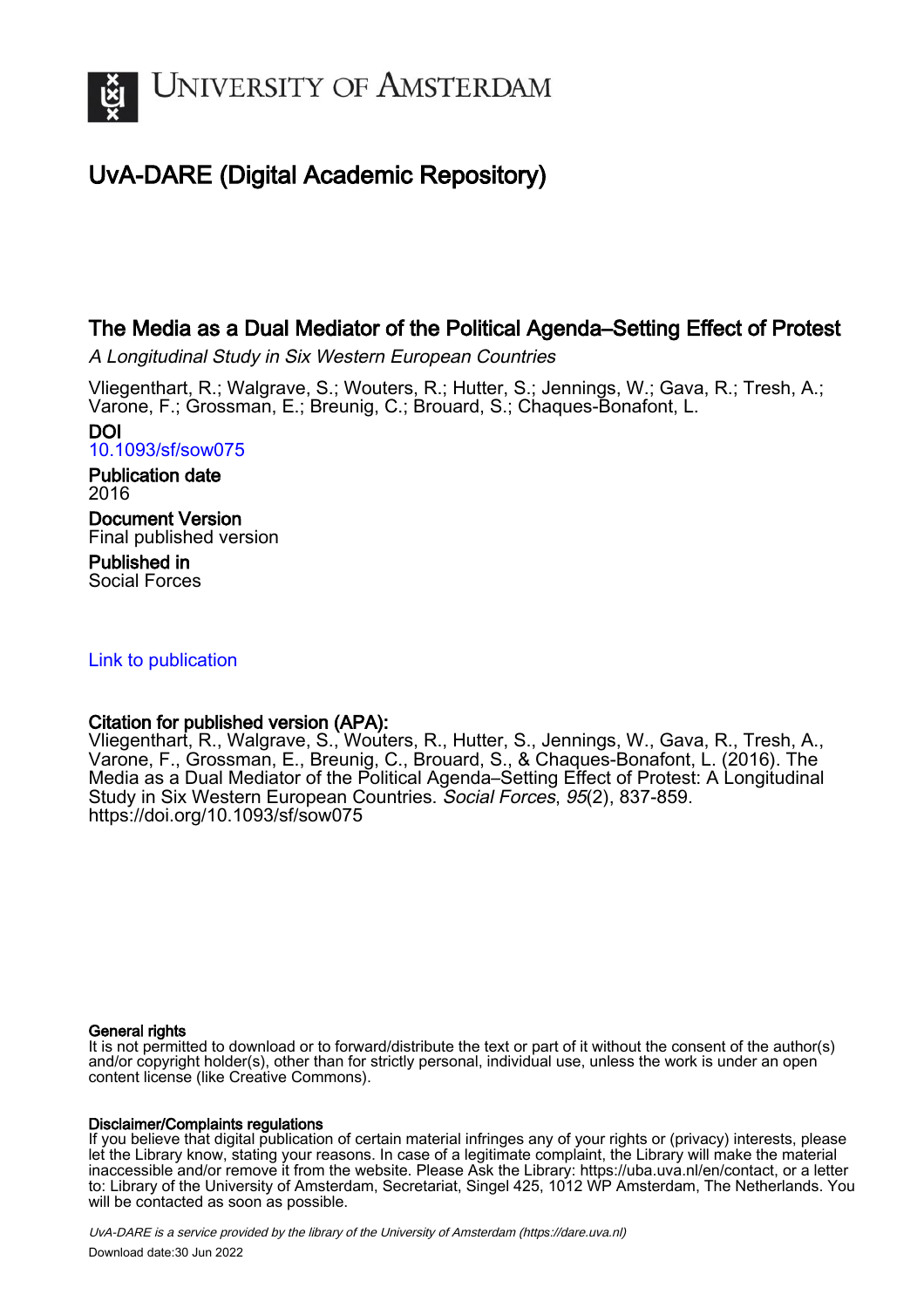The Media as a Dual Mediator of the Political Agenda–Setting Effect of Protest

# The Media as a Dual Mediator of the Political Agenda–Setting Effect of Protest. A Longitudinal Study in Six Western European Countries

Rens Vliegenthart, University of Amsterdam Stefaan Walgrave, University of Antwerp Ruud Wouters, University of Antwerp Swen Hutter, European University Institute Will Jennings, University of Southampton Roy Gava, University of Geneva Anke Tresch, University of Lausanne Frédéric Varone, University of Geneva Emiliano Grossman, Sciences Po/Centre d'Études Européennes Christian Breunig, University of Konstanz Sylvain Brouard, CEVIPOF, Sciences Po Laura Chaques-Bonafont, University of Barcelona and IBEI

The study investigates the impact of media coverage of protest on issue attention in parliament (questions) in six Western European countries. Integrating several data sets on protest, media, and political agendas, we demo he study investigates the impact of media coverage of protest on issue attention in parliament (questions) in six Western European countries. Integrating several data sets on protest, media, and political agendas, we demonstrate that media on an issue receives, the more parliamentary questions on that issue are asked. The relationship, however, is mediated by the issue agenda of mass media more generally, attesting to an indirect rather than a direct effect. Additionally, the effect of media-covered protests on the general media agenda is moderated by the political system and is larger in majoritarian countries than in countries with a consensus democracy. This shows the importance of political opportunity structures for the agenda-setting impact of protest.

..................................................................................................................

..................................................................................................................

Introduction

Does protest matter? The question is simple but the answer complex. It depends on what kind of effect one is talking about, on the type of protest, and on the precise circumstances in which the protest takes place. Notwithstanding the fact that the effect of protest probably is—at least from a political perspective—its most important aspect, empirical studies that have tackled the matter have reached

..................................................................................................................

..................................................................................................................

Address correspondence to Rens Vliegenthart Email: r.vliegenthart@uva.nl

© The Author 2016. Published by Oxford University Press on behalf of the University of North Carolina at Chapel Hill. All rights reserved. For permissions, please e-mail: journals.permissions@oup.com.

Social Forces 95(2) 837–859, December 2016 doi: 10.1093/sf/sow075 Advance Access publication on 7 October 2016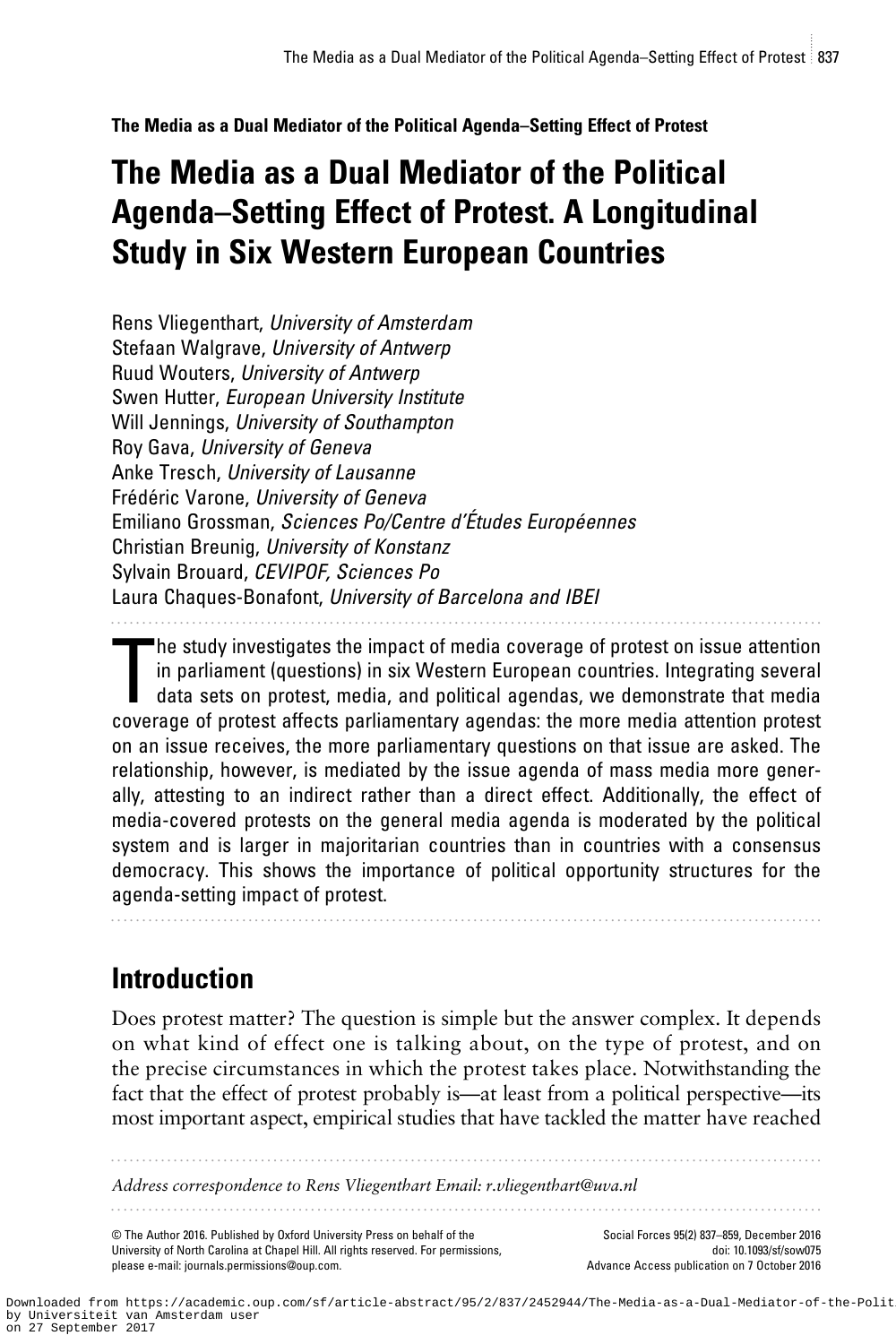mixed conclusions [\(Giugni, McAdam, and Tilly 1999](#page-21-0); [Uba 2009](#page-23-0)). To take a step forward, this study deals with one specific type of impact: the political agenda effect of protest. More concretely, we investigate the effect of mass media coverage of protest on parliamentary questions asked by members of parliament. Does coverage of protest events in the mass media lead to a subsequent increase of attention to the underlying issues on the political agenda?

The number of studies employing an agenda-setting framework to analyze the effect of protest has remained limited (for an overview, see [Walgrave and](#page-23-0) [Vliegenthart 2012](#page-23-0)). One of the key issues we know particularly little about is the precise mechanism connecting street protest with issue attention by institutional political actors. Mass media coverage is an obvious candidate for playing a mediating role: *protest* leads to media *coverage* of protest events, which leads to media coverage of issues relating to the protest more widely, which leads to politics. But the importance of the mass media in the effect of protest on political issue attention has remained unclear. While mass media is seen as a major forum for public debate and information sharing and is, theoretically, considered a crucial factor for conveying movements' claims [\(Koopmans 2004;](#page-21-0) [Ferree et al.](#page-21-0) [2002\)](#page-21-0), it is uncertain to what extent mass media attention indeed acts as a factor mediating the political agenda-setting effect of protest.

Largely from the United States, most "protest and agenda" studies have found protest (or the presence of social movements) to affect the political agenda. When protest activity relating to an issue increases, political elites start to devote more attention to that issue. Whereas it seems obvious that the impact of protest differs across nations—a vast social movement and protest literature have shown that the political context matters a great deal (see, for example, [Kriesi](#page-22-0) [et al. 1995\)](#page-22-0)—not a single agenda study has adopted a comparative framework and analyzed the effect of protest across countries. In sum, we do not really know whether the impact of protest on the political agenda is direct or, rather, mediated by the issue attention of the mass media, and we lack basic information about the influence of protest cross-nationally.

This paper tackles these two matters. We focus on the intermediary role played by the mass media, and we compare outcomes across countries. Our results show that the direct, unmediated effect of media protest coverage on the political agenda is absent. There is an effect of protest, but it is fully mediated by the issue attention of general mass media coverage. The mechanism of influence is as follows: Protest events result in media coverage of those events, which leads to increased mass media attention to the underlying issue, and this, in turn, affects which issues political elites are addressing in parliament. In other words, the news media plays a *dual* mediating role: (1) the media cover protest events and (2) as a consequence increase their attention for the underlying issue in their general (nonprotest) coverage. Second, for the first time applying an agendasetting approach to protest outcomes in a comparative design (six countries), we find protest to matter (indirectly, via the media) for the political agenda in most countries. Yet, there are some notable differences across countries depending on their political system. Protest matters less in countries with a so-called "consensus" democracy compared to a "majoritarian" democracy.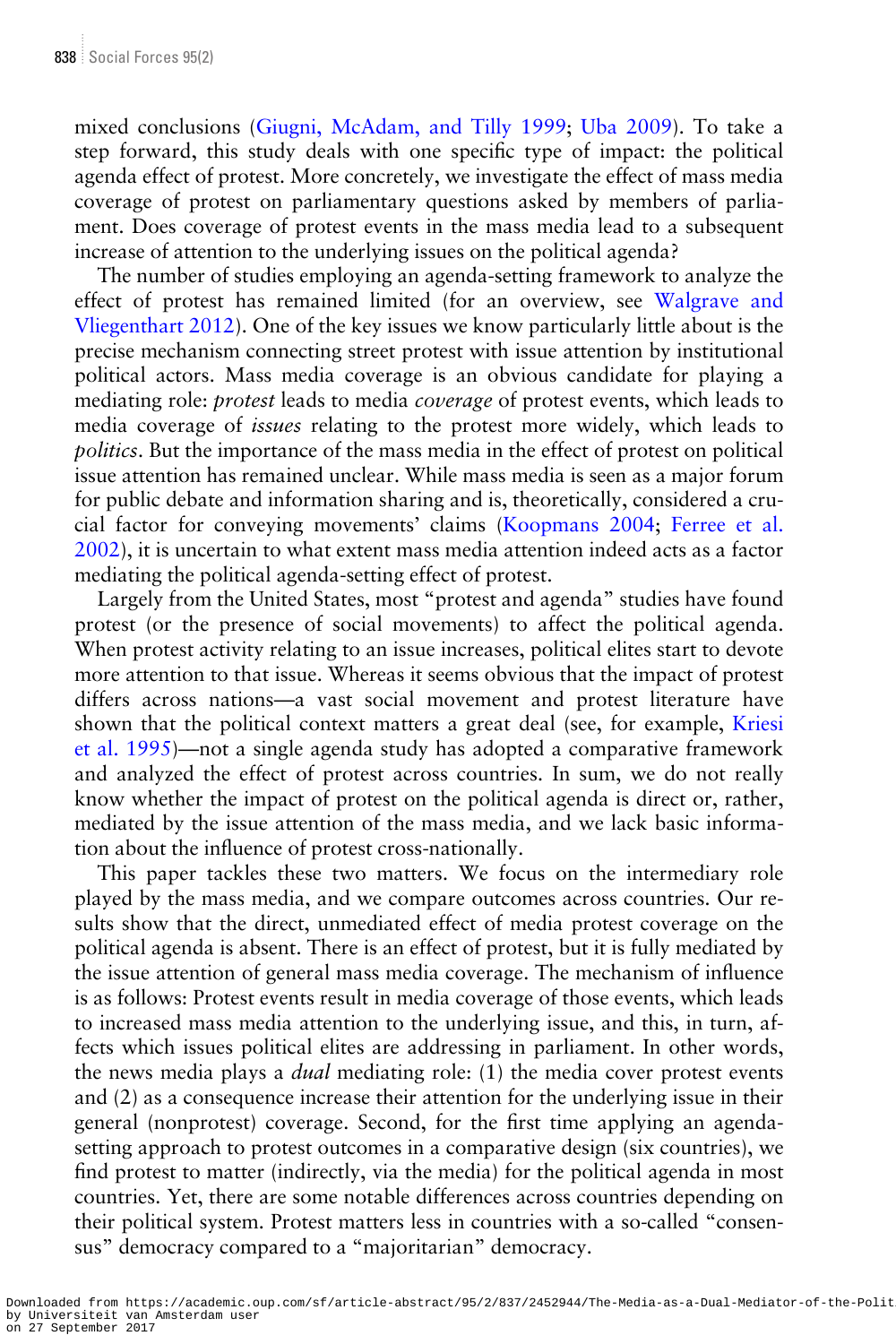#### The Issue Attention Effect of Protest

In a recent study, [Walgrave and Vliegenthart \(2012\)](#page-23-0) present an overview of extant work implicitly or explicitly drawing on the agenda-setting perspective to assess the impact of protest. They found eleven such studies published from 1978 to 2010 in major sociology or political science journals ([Burstein and](#page-20-0) [Freudenberg 1978;](#page-20-0) [Costain and Majstorovic 1994;](#page-20-0) [Soule et al. 1999;](#page-23-0) [McAdam](#page-22-0) [and Su 2002;](#page-22-0) [Baumgartner and Mahoney 2005](#page-20-0); [King, Cornwall, and Dahlin](#page-21-0) [2005;](#page-21-0) [Soule and King 2006](#page-23-0); [King, Bentele, and Soule 2007](#page-21-0); [Johnson 2008](#page-21-0); [Olzak and Soule 2009;](#page-22-0) [Johnson, Agnone, and McCarthy 2010](#page-21-0)). Some of this work holds that protest is especially effective early on in the political cycle [\(King, Cornwall, and Dahlin 2005](#page-21-0); [Soule and King 2006](#page-23-0)) while others find that protest is a consequence of political attention rather than a cause [\(Soule et al.](#page-23-0) [1999\)](#page-23-0), but most of these studies show that protest, or social movement activity more generally, matters somehow for what issues political institutions devote attention to.

Recent years have witnessed a growing interest in attention for issues on policy agendas as a key aspect in studying dynamics in the political process. Attention by political actors is a necessary condition for policy change ([Jones](#page-21-0) [and Baumgartner 2005](#page-21-0)). The process of agenda setting captures the transfer of salience from one policy agenda to another agenda and is key in understanding shifts in attention and, ultimately, policy change. For a social movement to reach its political goals, it is thus a necessary step to be able to exert influence on the agenda of those institutional actors with actual decision power. Agenda setting offers a clear theoretical approach to look at the effectiveness of protest: does an increase in protest activity on a certain issue result in an increase of political attention for the same issue?

The most glaring weakness of the literature on political outcomes of protest more generally and on the agenda effect in particular is its noncomparative nature. In a recent overview of political outcomes studies more globally, [Amenta](#page-20-0) [et al. \(2010](#page-20-0), 295) state that there have been very few comparative studies (see also [Bosi and Uba 2009](#page-20-0)). Many studies assessing the political impact of movements or mobilization are case studies with a narrow empirical scope. With just a handful of exceptions (see, for example, [Linders 2004;](#page-22-0) [Giugni 2004](#page-21-0); [Giugni](#page-21-0) [and Yamasaki 2009](#page-21-0)), most studies deal with one case, one movement, one policy field, or even one single decision. In her review of seventy-four that focus on political outcomes of social movements, [Uba \(2009\)](#page-23-0) classifies virtually all studies under one single policy issue. Only eight of the seventy-four studies compare across countries. This thwarts the possibility for developing a cumulative body of evidence with robust generalizations about when movements and their activities matter ([Giugni 2004](#page-21-0); [Bosi and Uba 2009\)](#page-20-0). The studies focusing specifically on agenda setting suffer from the same weakness. Some studies did compare across several US states (see [King, Cornwall, and Dahlin 2005;](#page-21-0) [Soule and King](#page-23-0) [2006\)](#page-23-0), but none adopted a cross-national perspective and *all* are US studies. The reason for the absence of cross-national work is the lack of comparable crossnational data [\(Amenta et al. 2010](#page-20-0), 295).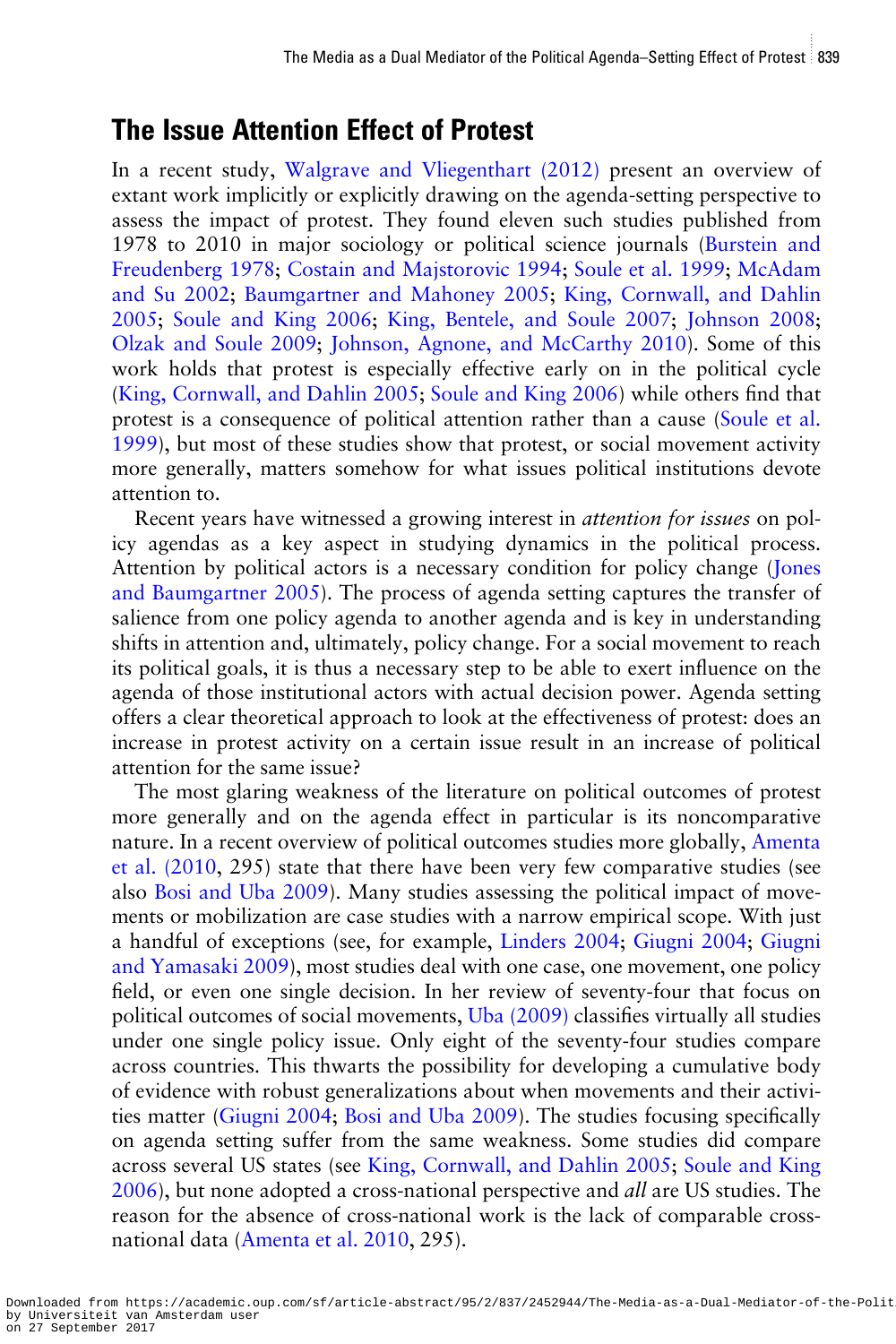An agenda approach to protest impact solves some of the methodological and empirical problems that Amenta and colleagues signal. The major advantage of the agenda approach is that it "standardizes" the measures of the independent (protest) and dependent variables (political agenda). In doing so, the approach solves the cross-national measurement problem. The unit of analysis is the attention to a given issue during a specific time period. In the end, this approach allows for comparisons of the effect of protest (1) across political issues, (2) over a long period of time, and (3) across countries.

Regarding the mechanism of influence, many movement scholars claim that mass media is crucial for social movements and protest politics. It has been argued that media creates "discursive opportunities" that are needed to spread the movement word. If a movement and its protest are not covered, it basically does not exist ([Koopmans 2004;](#page-21-0) [Koopmans and Olzak 2004\)](#page-21-0). In this spirit, [Gamson and Wolfsfeld \(1993](#page-21-0), 116) even state that a protest event "with no media coverage at all is a non-event." Yet, the crucial question of how the broader issue agenda of mass media relates to protest impact and whether it acts as an intermediary factor has hardly been investigated empirically. To the best of our knowledge, only one study has tackled this question directly ([Walgrave](#page-23-0) [and Vliegenthart 2012\)](#page-23-0). To be sure, there is some work, both theoretical and empirical, on *other* intermediary factors apart from the media. For example, students of social movements have examined the effect of protest on public opinion and so, indirectly, on political elites' actions (see, for example, [Terkildsen and](#page-23-0) [Schnell 1997;](#page-23-0) [McAdam and Su 2002](#page-22-0); [Costain and Majstorovic 1994](#page-20-0)). And there is a large body of literature on how the political effects of protest are mediated by political allies in the political system—only when institutional actors see benefit in aiding the protesters is there a political outcome (see the work by, for example, [Amenta, Carruthers, and Zylan 1992\)](#page-20-0). However, work that systematically scrutinizes the mediating role of mass media is exceedingly rare.

Before formulating concrete hypotheses, we need to address a straightforward question: why would political elites turn to issues that have been the object of protest in the first place? Our basic assumption is that protest, via its coverage in the media, provides *information* to elites about problems in society [\(Lohmann](#page-22-0) [1993\)](#page-22-0). Protest is a signal that (some) people are dissatisfied with a certain state of affairs and/or with an expected change of the status quo. Protest events that receive at least minimal media attention indicate a level of social concern with a particular cause or issue. In many cases, protest and its coverage in the news media signal that (a segment of) the public demands political elites to act on an issue to solve a problem (policy change). Since politics is the business of solving problems in line with the preferences of the public ([Green-Pedersen and](#page-21-0) [Mortensen 2009](#page-21-0)), politicians and political institutions tend to react to such incoming signals. The particular attractiveness of the protest signal for political elites, and where it differs from media coverage in general, is that it not only hints at the fact that some people are dissatisfied, but also gives an indication about how many people care about the problem and to what extent they care about it. The protest coverage signal has a number of features that make it specifically noticeable for political elites: it is public and accessible, negative, most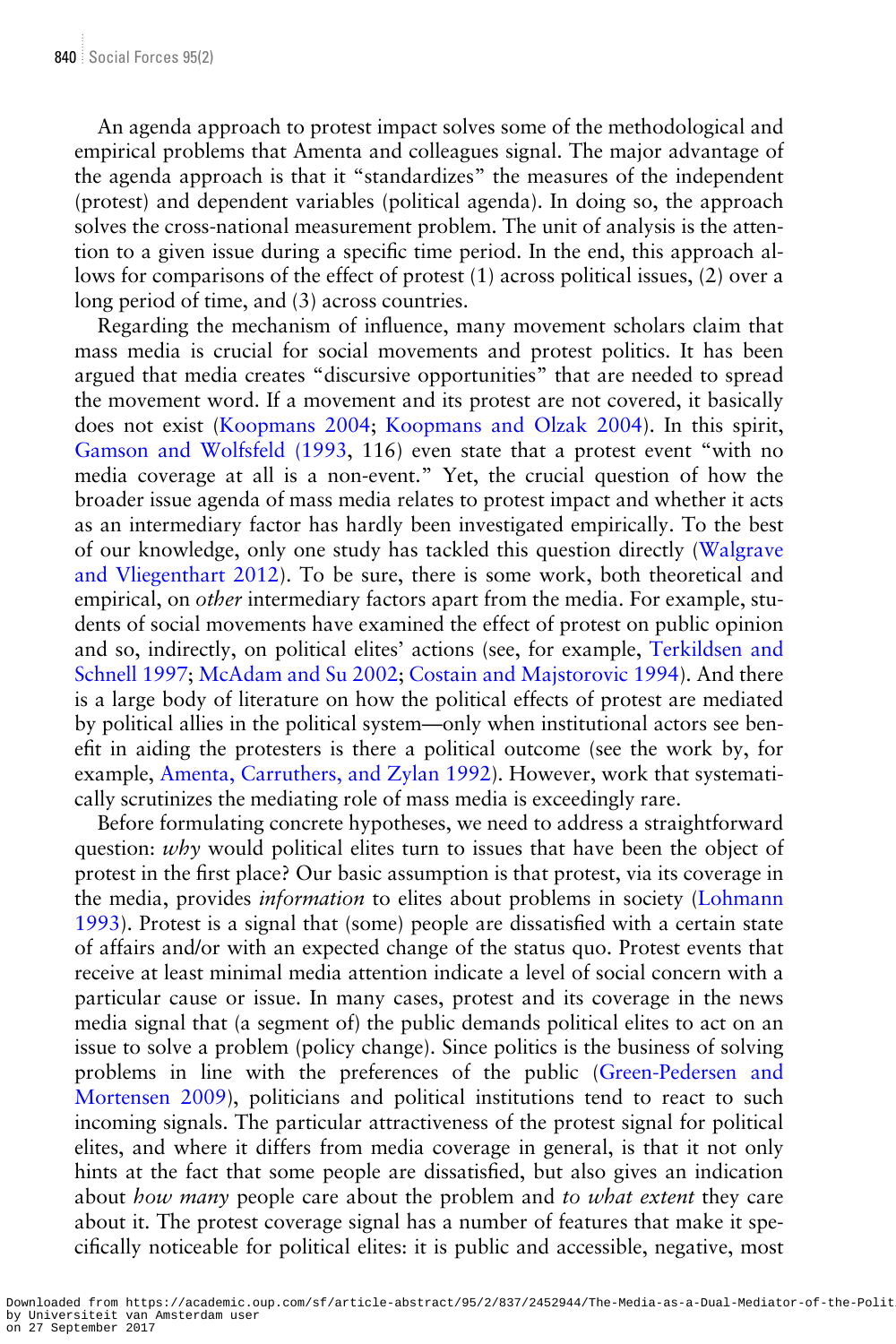of the time unambiguous, with a clear evaluative slant, applicable to one's task, and (for some elites) compatible with existing predispositions. Although there are inherent and documented biases in which protests secure media coverage [\(Earl et al. 2004](#page-21-0)), those protest events that sufficiently disrupt the media agenda to gain attention provide a signal to political elites of the societal importance of issues.

A large literature has showed that protest is a particularly costly way for people to let their voice be heard; protest requires time, effort, resources, and skills (see, for example, in the broader political participation literature: [Verba,](#page-23-0) [Schlozman, and Brady 1995;](#page-23-0) [Rosenstone and Hansen 1993](#page-22-0)). [Tilly \(2006\)](#page-23-0) says that protest has political impact—in this case: affects the political agenda when it displays what he calls "WUNC." This is an acronym referring to worthiness, unity, numbers, and commitment. The more WUNC, the larger the impact. The more people show up and the more they are committed (and united), the larger the chance that political decision makers will take into account their dissatisfaction regarding the issue when voting next time. So, ultimately, as also [Lohmann \(1993\)](#page-22-0) says, protest is about an electoral threat (see also [Burstein](#page-20-0) [2003;](#page-20-0) [Burstein and Linton 2002](#page-20-0); [Uba 2009\)](#page-23-0). Building on the general idea that protest and its coverage in the news media form an informative signal for political elites and that the features of the signal and of the receiver determine whether the signal will be picked up, we develop a number of specific hypotheses.

#### Hypotheses

The first and most straightforward expectation that follows from the above is that protest coverage in the mass media matters and leads to a subsequent increase of attention for the protest issue by political elites. Quite a number of studies have found protest to have an agenda effect (see, for example, [Burstein](#page-20-0) [and Freudenberg 1978;](#page-20-0) [McAdam and Su 2002;](#page-22-0) [King, Bentele, and Soule 2007](#page-21-0); [Johnson, Agnone, and McCarthy 2010;](#page-21-0) [Walgrave and Vliegenthart 2012\)](#page-23-0). Koopmans' theory of discursive opportunities ([2004\)](#page-21-0) emphasizes the importance of news coverage for protest events to exert any type of political influence. Only via the mass media does protest affect elite behavior. The entire interaction between social movements and political elites, says [Koopmans \(2004\)](#page-21-0), takes place not as real-life encounters but rather through the claims made in the mass media. There is no other way for most elites to get to know about protest than via the media. Since some scholars have claimed that protest matters, in particular, early on in the policy cycle [\(Soule and King 2006](#page-23-0)), we focus here on parliamentary questions, which can be argued to occur early in the policy process and to be a response by politicians that is not severely limited by institutional constraints [\(Walgrave and Vliegenthart 2012\)](#page-23-0). Therefore, we formulate the following hypothesis:

Hypothesis 1: News coverage of protest leads to more subsequent parliamentary questioning about the issue underlying the protest.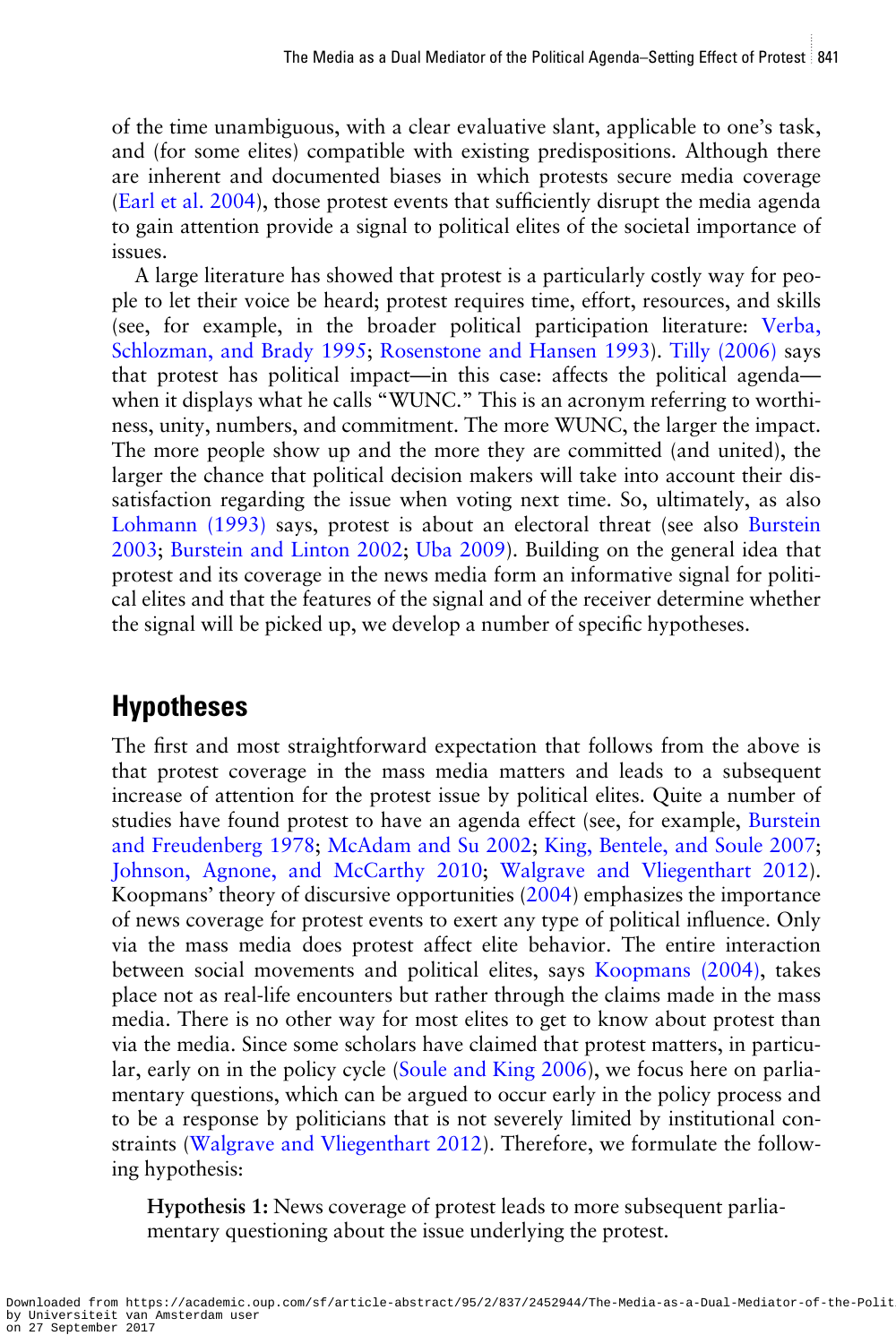Most studies dealing with the political agenda impact of protest do not control for general (nonprotest) media coverage, nor do they test the potentially intermediary role of such general media coverage. We hold that at least a part of the issue attention effect of protest coverage is actually generated by increasing media attention to the protest issue more generally. Media coverage of the protest event triggers media attention to the underlying issue, and this media attention has a subsequent effect on the political agenda. That the issue agenda of the news media affects the political agenda is by now a well-established fact (see, for example, [Vliegenthart et al. 2016;](#page-23-0) [Green-Pedersen and Stubager 2010](#page-21-0)). That protest may lead to media attention as well (see, for example, [Smith et al. 2001](#page-22-0); [Earl et al. 2004](#page-21-0); [Oliver and Maney 2000\)](#page-22-0). It therefore seems logical to expect that a part of the effect of protest coverage on the political agenda runs via the issue agenda of the mass media more generally. The question is how much of the protest effect is mediated by general news coverage.

Taking Koopmans' account on the importance of media for protest one step further suggests that *full* mediation takes place: it is not just the reporting on the protest itself (visibility), but also the fact that it triggers further media attention (resonance, in Koopmans' terms) for the issue at stake, that leads protest to affect the political agenda. There are some rare empirical examples in the literature of total mediation of protest effects, but not regarding the role of the media. [Costain and Majstorovic \(1994\),](#page-20-0) for example, tested to what extent the number of passed bills regarding women's issues went up as a consequence of protest events by the women's movements in the United States from 1950 to 1986. The number of protest events has an indirect effect that fully runs via public opinion [\(Burstein 2003;](#page-20-0) also [McAdam and Su 2002](#page-22-0) find a mediating effect of public opinion; see also [Uba 2009](#page-23-0) for a review of the studies using public opinion as an intermediary variable). [Walgrave and Vliegenthart \(2012\)](#page-23-0) offer one of the only studies directly testing the media's intermediary role. They find that from 1993 to 2000 in Belgium mass media coverage only partially mediated the effect of protest on parliament and government. Since the literature is indecisive, we posit that the media agenda mediates the effect of news coverage of protest and do not hypothesize about whether this mediation is partial or full.

Hypothesis 2: The agenda effect of news coverage of protest on parliamentary questioning is mediated by general (nonprotest) media coverage.

Our second aim in this study is to explore the role of the political context in which the protest occurs and the effects this context has on the agenda impact of protest. One of the major theories in the field of social movements and protest is the well-known "political opportunity structure" (POS) approach [\(Kitschelt 1986](#page-21-0); [Kriesi et al. 1995](#page-22-0); [Tarrow 1998\)](#page-23-0). Its main tenet is that the way social movements and their actions develop is affected by the political context in which these actions take place. In countries with a favorable opportunity structure, the movement sector is active and strong; in countries with an unfavorable structure, movements are weak and passive. [Amenta and colleagues](#page-20-0) [\(2010,](#page-20-0) 295) emphasize that what makes protest happen is not the same as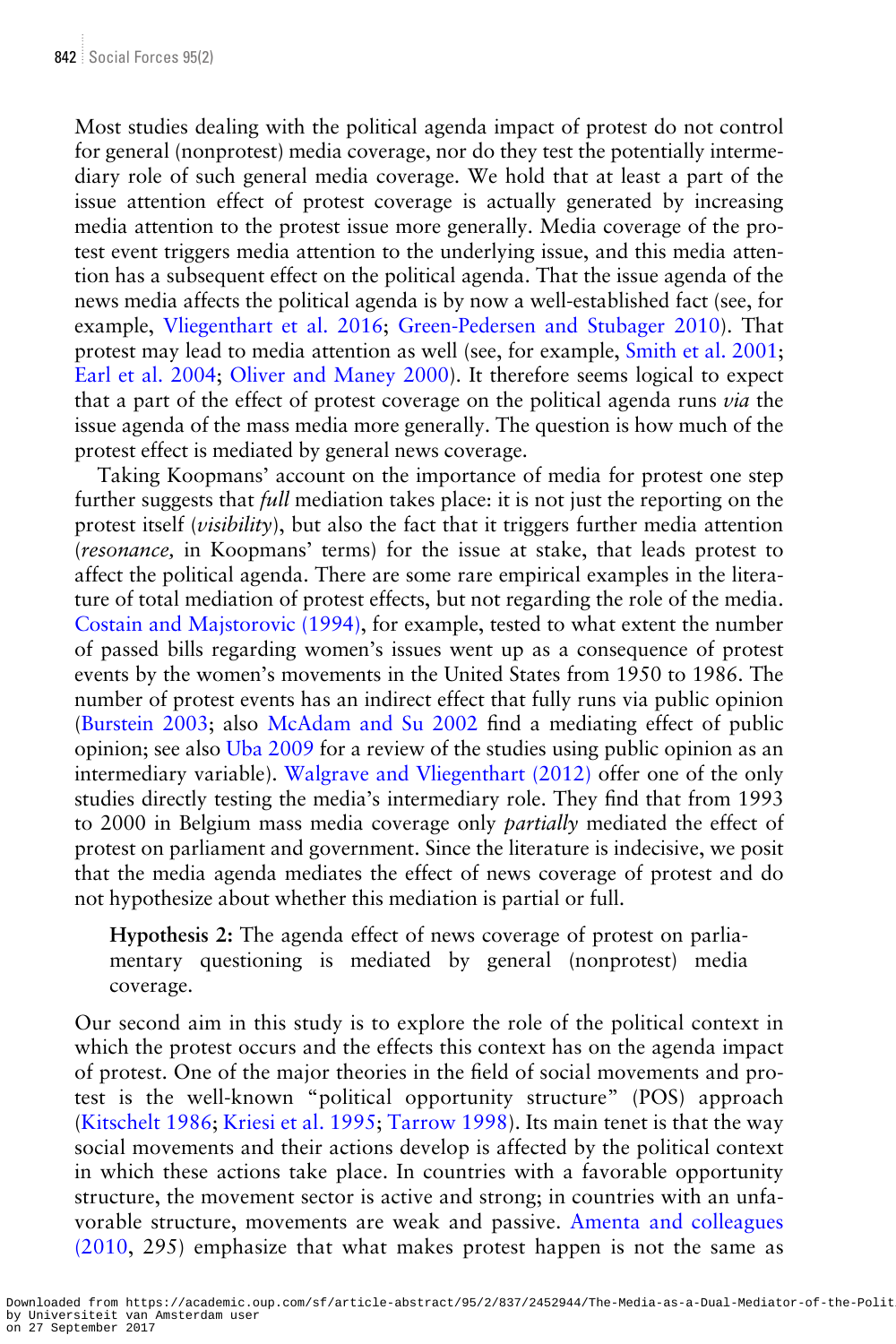what makes it successful (but see [Soule and King 2006](#page-23-0), 1881). Still, the literature on social movement outcomes abounds with (case) studies showing that the political context, and thus in a broader perspective the entire political system, matters for political outcomes. For eighteen of the fifty-four movements recorded in the studies analyzed in [Amenta et al.](#page-20-0)'s (2010) meta-analysis, the partisan context in which the protest is staged moderates the protest effect. Indeed, quite some scholars have argued that long-standing features of political systems—existing institutions, policies, and electoral rules—have an important effect on the success chances of challengers ([Amenta et al. 2002;](#page-20-0) [Banaszak,](#page-20-0) [Beckwith, and Rucht 2002\)](#page-20-0).

Since our study only contains six countries, we cannot test a variety of potentially interesting political system features; we are lacking analytical power on the country level. We focus on just one of the key distinctions between different political systems that has been made in the political science literature and that can be argued to have a profound impact on the position of social movements. This distinction is between "majoritarian" democracies on the one hand and "consensus" democracies on the other hand. Arend Lijphart showed in several seminal studies [\(1984,](#page-22-0) [1989](#page-22-0), [1999](#page-22-0)) that Western democracies can be classified to belong to one of the two types, with only a limited number of countries having a hybrid form. These two types of democracies follow a clearly distinct rationale, with the majoritarian system based on the notion of effective and accountable government, while the consensus system is centered on the idea of inclusiveness and representativeness. Lijphart's classification is based on two dimensions that capture a wide variety of political and electoral system characteristics. The first dimension is what he calls the "executive-parties" one and includes several (related) characteristics that capture the power distribution in the institutional system, such as electoral system (plurality versus proportional representation), concentration of executive power (composition of cabinets, one party versus multiparty), and the number of parties (de facto two or multiple). The second dimension is the "unitary-federal" one and focuses on the level of decentralization of power and includes characteristics such as centralized versus decentralized government, (strong) bicameralism, and the unwritten versus written (and rigid) constitutions. The distinction between majoritarian and consensus democracy is very general, and multiple suggestions for expansion or modification have been proposed in the literature. [Vatter \(2009\),](#page-23-0) for example, suggests a third dimension: "top-to-bottom" democracy, comprising the type of cabinet government and strength of direct democracy. This third dimension results in a further refinement in the classification of countries that have a consensus democracy.

We contend, however, that the Lijphart's initial distinction between consensus versus majoritarian democracies is a useful one to start our exploration of the moderating effects of political contexts since it captures the difference between countries with a lot of institutional opportunities to voice a wide range of (also deviating) opinions and claims versus countries with considerably fewer institutional opportunities to do so. Adding a further refinement among consensus democracies, that is, by treating Switzerland as a prototypical case of a "direct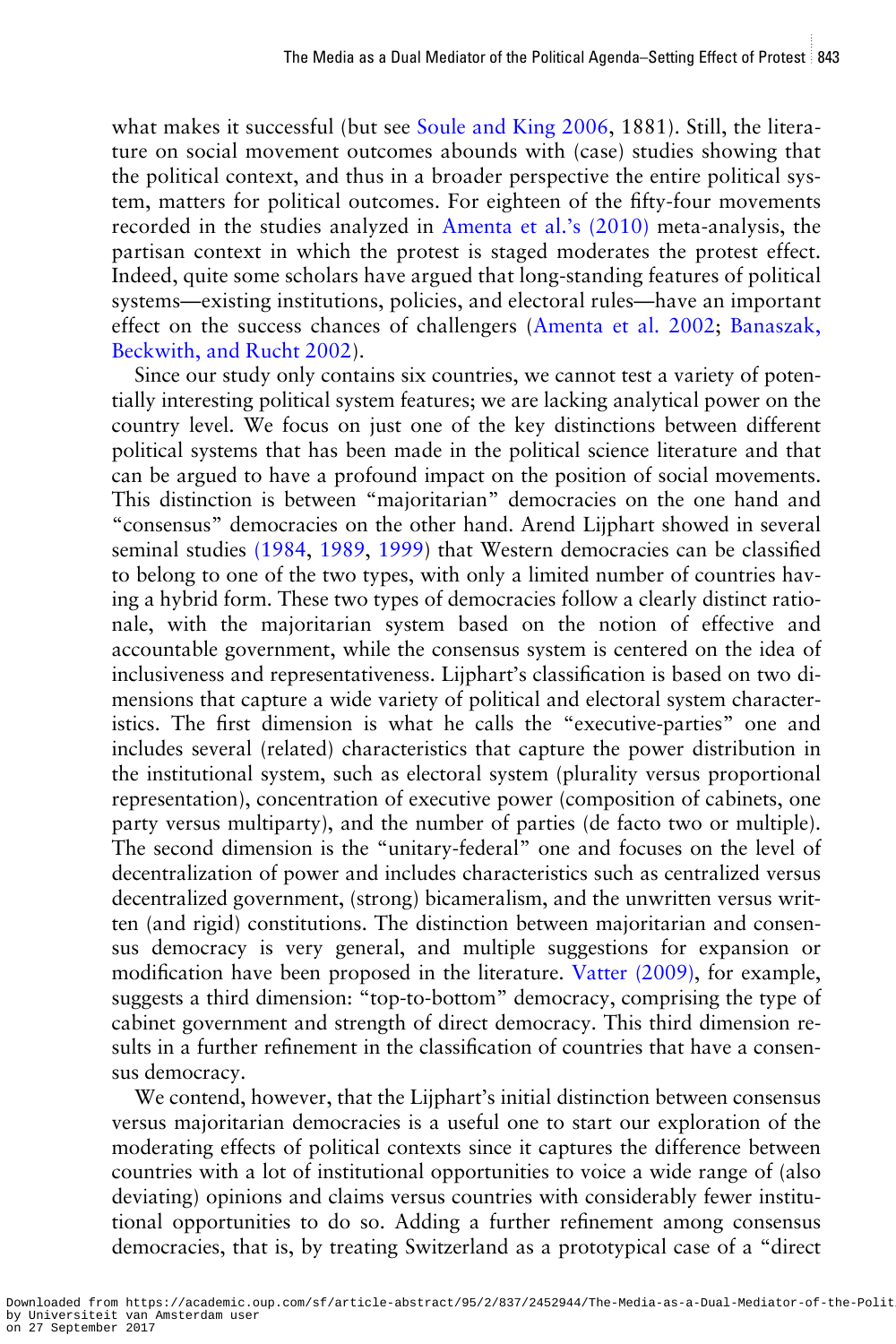democratic power sharing democracy" ([Vatter 2009](#page-23-0), 145), would not substantially alter our argumentation: the larger opportunities to voice opinions and claims are also present (and arguably even more) in an institutional arrangement with a central place for direct democracy such as in Switzerland (which we classify as a consensus democracy below) ([Kriesi and Wisler 1996](#page-22-0)).

The position of social movements, and consequently also their potential impact on media, is inherently different in those two systems, we argue. We expect that the impact of protest (coverage) on the general media agenda is smaller in consensus systems. In those contexts, protest issues are likely to be more adequately represented in parliament since consensus democracies have a higher number of parties in parliament. There is a higher chance that movements' claims and points of view are shared by and resonate with at least some of the political parties represented in parliament [\(Kitschelt 1986;](#page-21-0) [Kriesi 2004\)](#page-22-0). Those political parties are likely to bring those claims forward and as a consequence reach the mass media *before* they actually lead to protest. In line with the classical political opportunity structure theory (e.g., [Kitschelt 1986\)](#page-21-0), more parties in general and more parties in government in particular make for a more inclusive polity in which more issues gain access to the political agenda. Issues that gain political attention also get media attention [\(Vliegenthart et al. 2016](#page-23-0)). So in such systems also the media agenda can be argued to be more inclusive, reacting more responsively to new or marginal issues that gain momentum in society. Protest is less instrumental in shifting the media agenda as the agenda might in many instances already have shifted before the protest came about. In contrast, in more closed political systems with less adequate representation and fewer allies for social movements in parliament, a protest shock might be needed before the media start to include new issues on the agenda; this implies that the effect of the protest agenda on the media agenda is larger in majoritarian systems. Hence our third hypothesis:

Hypothesis 3: The agenda effect of news coverage of protest on general (nonprotest) media coverage is larger in majoritarian democracies compared to consensus democracies.

Figure [1](#page-9-0) below summarizes the causal model the study draws upon. It displays the direct effect arrow from media coverage of protest to politics (Hypothesis 1), the mediating arrow of media coverage of protest to general (nonprotest) media coverage and of general (nonprotest) media coverage to parliamentary questioning (Hypothesis 2), and the moderating arrow from the type of democracy to the mediation path (Hypothesis 3). Our moderated mediation model thus suggests that the type of democracy impacts the first step of the mediation process, that is, from protest to media.

### **Methods**

The following countries and periods are included in our analyses: the Netherlands (1995–2011), Spain (1996–2011), the United Kingdom (1997– 2008), Switzerland (1995–2003), and France (1995–2005). The countries are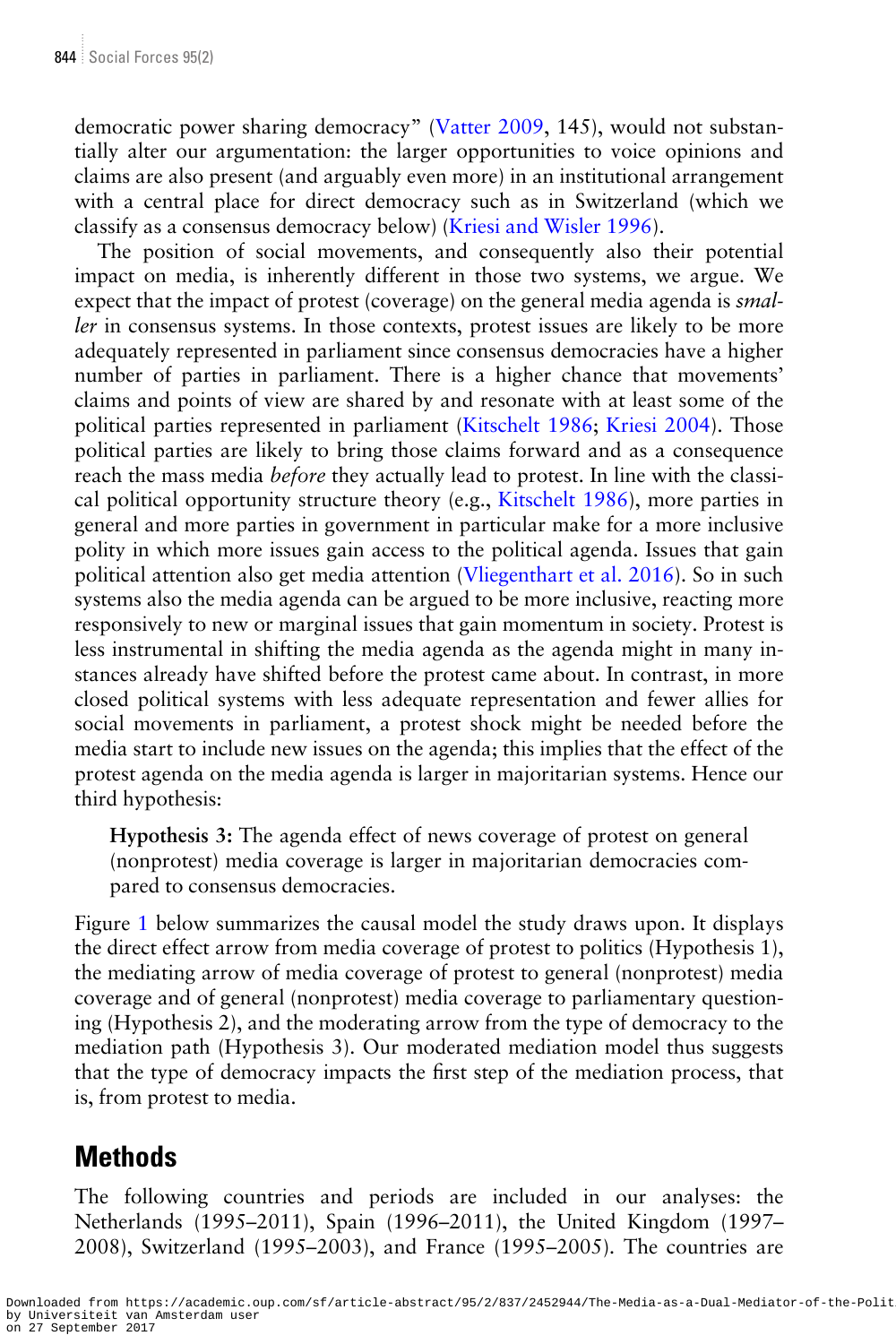

<span id="page-9-0"></span>Figure 1. Causal Model

partly selected because of the availability of data—we mentioned that the absence of comparative work is mainly due to data limitations, and for this study we had to rely on a combination of existing data sources as well. Yet they are all Western European democratic countries with a tradition of protest, free media, elections, and accountable government. Moreover, they represent different political systems and vary on the crucial contextual variable of interest, that is, the democratic system. Additionally, for Belgium (1999–2010) we have similar data; only our protest data do not stem from a content analysis of media but directly from police records. Therefore we conducted separate analyses for this country to test in more detail whether it is indeed mainly covered protests that drive the media and political agendas, or whether actual protests (also not covered in the media) do this as well.

We relied on the databases of the Comparative Agendas Project (CAP) to assess the mass media agenda, and political agenda in the six countries ([www.](http://www.comparativeagendas.net) [comparativeagendas.net,](http://www.comparativeagendas.net) which also includes links to individual country sites and data sets). As stated before, we looked at parliamentary questions. For the Netherlands, we have the written parliamentary questions (roughly 30 percent random sample), for Belgium oral questions and interpellations, for Spain oral questions, for the United Kingdom (oral) prime minister's questions, for Switzerland written questions, and for France oral questions. While the role and function of parliamentary questions differ across countries, we selected for each country that type of questions that is as equivalent as possible and that has enough variation. A total number of 62,312 parliamentary questions are included in the analyses.

For the media agenda, we coded front page coverage in national newspapers for all six countries. For the Netherlands NRC Handelsblad and de Volkskrant (13 percent sample) were coded, for Belgium De Standaard, for Spain El Pais and El Mundo, for the United Kingdom the Times (only Wednesdays are coded),<sup>1</sup> for Switzerland Neue Zürcher Zeitung, and for France Le Monde. A total of 157,707 stories are included in the analyses.

All this material was coded according to the major policy categories of the Comparative Agendas Project. In all analyses and for all agendas, we used the relative share of attention devoted to those categories per *month*. The unit of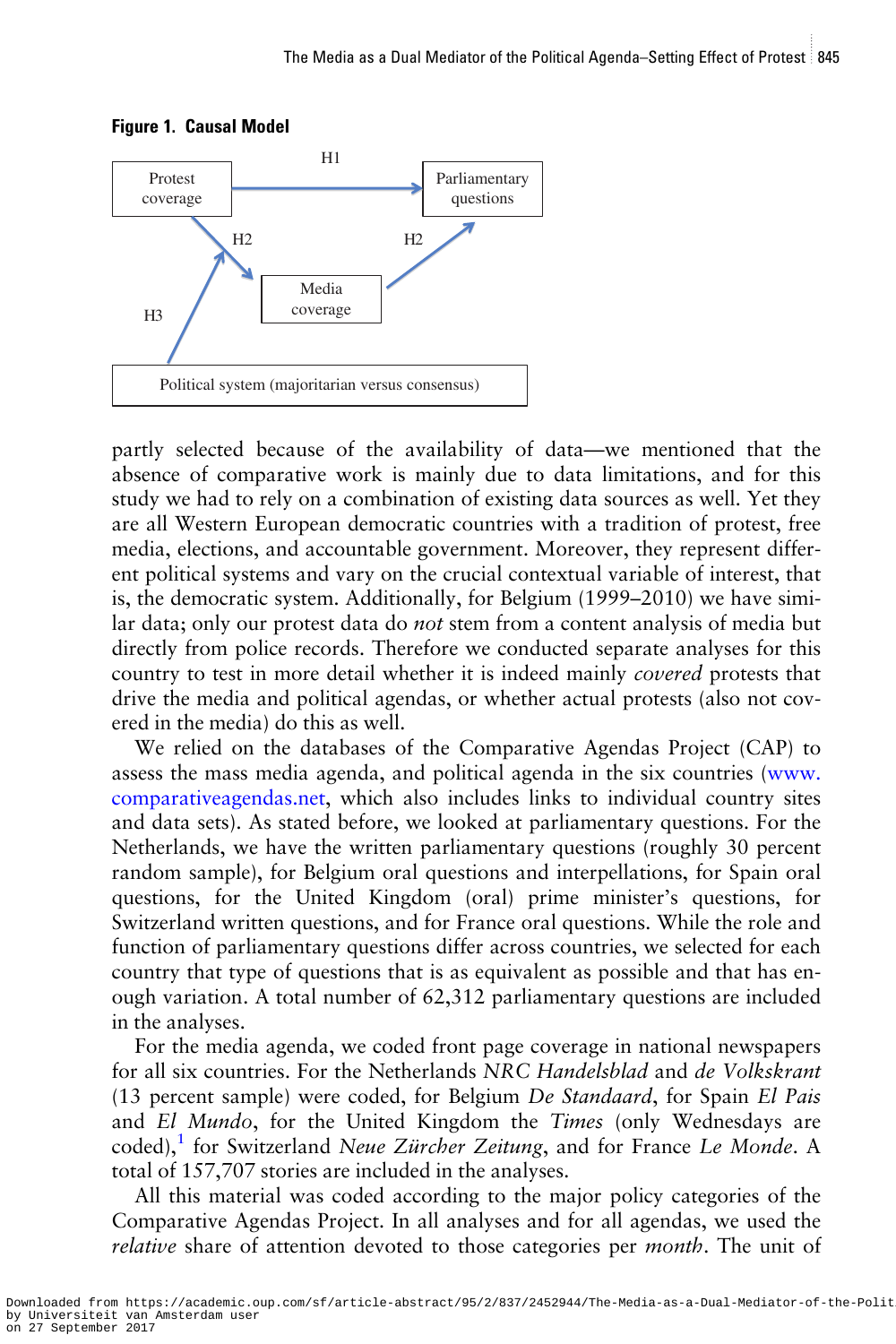analysis was thus the proportion of attention devoted to a certain issue on a certain agenda in a given point in time in each of the countries.

To assess the protest agenda and its issue content, we relied on protest event analysis (PEA), a form of quantitative content analysis of media coverage. In doing so, we followed a long-standing tradition in research on social movements and contentious politics (for reviews, see [Koopmans and Rucht 2002](#page-22-0); [Hutter](#page-21-0) [2014a\)](#page-21-0). PEA aims at describing protest events so as to allow for cross-sectional and longitudinal analyses. Compared to survey data, the other primary source for tracing the development of protest behavior, PEA is far better suited to measure the *issues* of protest, and this is the key variable of interest in agenda-setting research.

More precisely, we relied on protest event data collected by [Kriesi et al.](#page-22-0) [\(2012\)](#page-22-0) for all countries except Belgium. These data are an updated and extended version of the data used by [Kriesi et al. \(1995\)](#page-22-0) to study new social movements in Western Europe. The data itself comes from one national quality newspaper per country; only Monday editions were consulted.<sup>2</sup> This resulted in a data set of 4,925 protest events in the five countries, involving around 49 million participants. The newspapers covered are The Guardian (UK), Le Monde (France), NRC Handelsblad (the Netherlands), El Pais (Spain), and Neue Zürcher Zeitung (Switzerland). The choice for Monday editions was dictated not only by the necessity to reduce the work of collecting a large number of events over a long period of time, but also because the Monday edition covers events during the weekend. Since protest activities tend to be concentrated on weekends, the data set includes a high proportion of all protest events occurring during the period under study. All events covered in the Monday edition were coded, including those taking place one week before or after the publication date. That is why around 25 percent of all coded events occurred during weekdays.

PEA generally, and Kriesi et al.'s sampling strategy more specifically, has been the object of criticism in the literature, and researchers still disagree on how problematic the selection bias of newspaper data actually is. No one would claim that the events covered in the Monday editions of a national newspaper are a representative sample of all protests taking place in a given country. However, the factors that predict whether news media cover a protest event or not have been empirically assessed. These are event characteristics (mainly size and violence), the type of media outlet, and issue characteristics (mainly media attention cycles) (see [Earl et al. 2004;](#page-21-0) [Ortiz et al. 2005](#page-22-0)). In general, the studies report the strongest effects for event characteristics. As [Rucht and Neidhardt](#page-22-0) [\(1998](#page-22-0), 76) stated, "In the case of very large events, as in cases of violent demonstrations leading to significant damage to property and/or injuries, we can expect a total coverage even when using only one national newspaper."

Since we cannot totally avoid biases and are rather interested in trends and differences, the present data is based on the idea of making the bias "as systematic as possible" [\(Koopmans 1995,](#page-21-0) 271). The selected newspapers are comparable. They were chosen with respect to six criteria: continuous publication throughout the research period, daily publication, high quality, comparability with regard to political orientation (none is very conservative or extremely left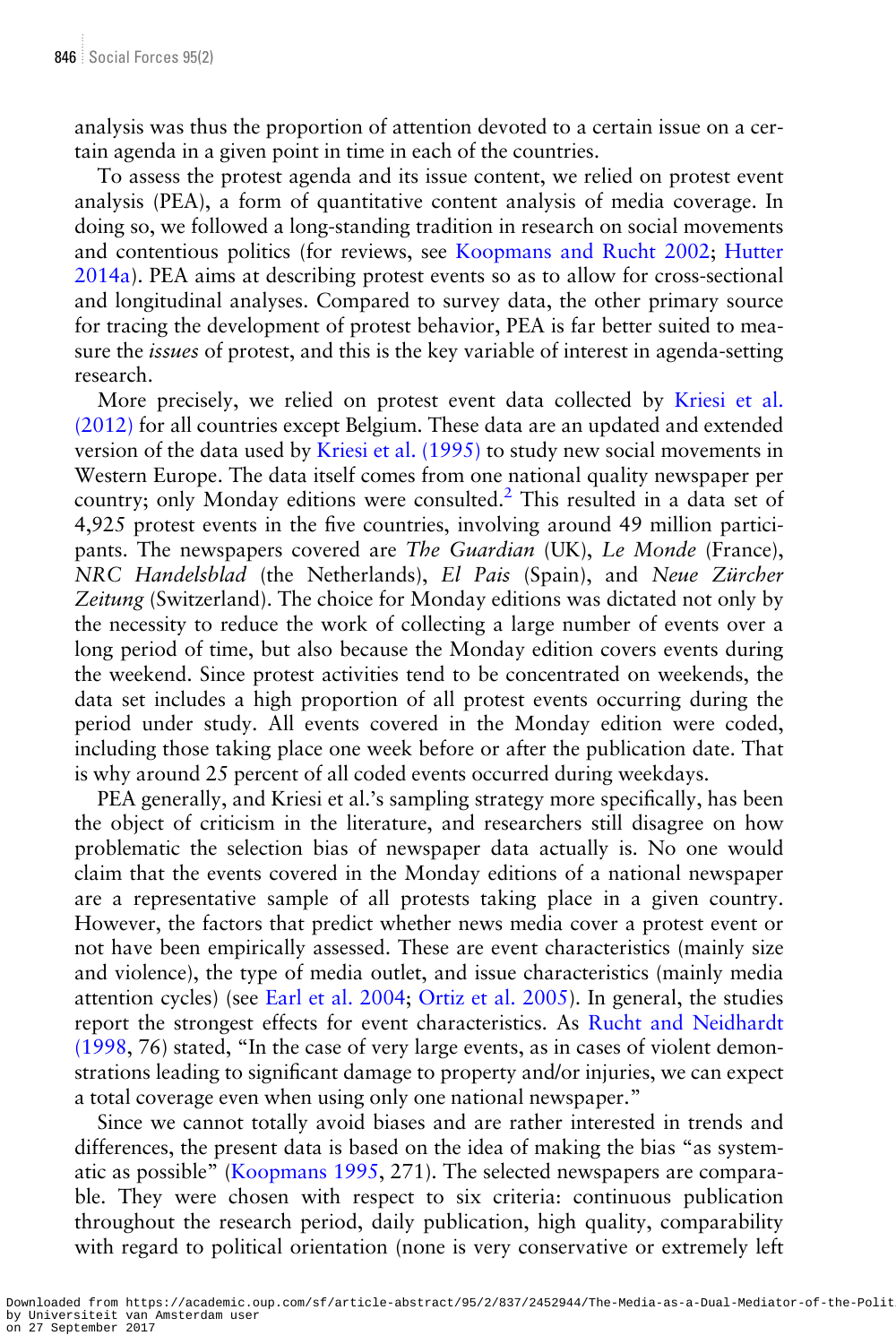<span id="page-11-0"></span>wing), coverage of the entire national territory, and similar selectivity when reporting on protest events. While the cross-national and longitudinal stability in the patterns of selection bias are still contested topics, recent studies show that the sampling strategy used here scores well in comparison to more encompassing strategies of data collection (see [Giugni 2004;](#page-21-0) [McCarthy et al. 2008](#page-22-0); [Hutter](#page-21-0) [2014b](#page-21-0)). Most important, the results show that the national ebbs and flows of protest mobilization in general and of individual issues more specifically are traced accurately with this sampling strategy.

In the protest event analysis data employed in this paper, initially 103 protest "goals" were identified. These goals were recoded by the authors to fit the CAP major issue categories. The recoded goals fell only in seventeen different CAP categories (sixteen for Spain and the United Kingdom, which exclude immigration as a major category).3 These seventeen categories were used in the analyses and are listed in table 1 below. Comparable to the media and the political data, our media-protest coverage measures gauge the relative share of protest events covered in the media that are devoted to an issue in a given country during a given month.

| <b>Issue</b>                          | N   | Protest (coverage) | Newspapers | Questions |
|---------------------------------------|-----|--------------------|------------|-----------|
| Macroeconomics                        | 873 | 0.0253             | 0.0456     | 0.0526    |
| Civil rights and liberties            | 873 | 0.1520             | 0.0443     | 0.0281    |
| Health                                | 873 | 0.0354             | 0.0399     | 0.0777    |
| Agriculture and fishery               | 873 | 0.0182             | 0.0127     | 0.0311    |
| Labor and employment                  | 873 | 0.0490             | 0.0280     | 0.0379    |
| Education                             | 873 | 0.0316             | 0.0254     | 0.0422    |
| Environment                           | 873 | 0.0529             | 0.0125     | 0.0301    |
| Energy                                | 873 | 0.0103             | 0.0109     | 0.0167    |
| Immigration and integration           | 548 | 0.0871             | 0.0166     | 0.0313    |
| Transportation                        | 873 | 0.0448             | 0.0332     | 0.0663    |
| Law, crime, and family                | 873 | 0.0283             | 0.1143     | 0.0899    |
| Social welfare                        | 873 | 0.0186             | 0.0081     | 0.0337    |
| Comm. develop., planning, housing     | 873 | 0.0104             | 0.0087     | 0.0228    |
| Defense                               | 873 | 0.0418             | 0.0684     | 0.0457    |
| Foreign trade                         | 873 | 0.0133             | 0.0072     | 0.0066    |
| International affairs and foreign aid | 873 | 0.0644             | 0.0888     | 0.0553    |
| Government operations                 | 873 | 0.1343             | 0.1443     | 0.0912    |

Table 1. Descriptive Statistics; Share (Proportion) of Attention for Each Issue per Agenda Across Countries

Note: Immigration and integration are included in civil rights and liberties or labor and employment for Spain and the United Kingdom. Scores do not sum up to 1 (or 100 percent) as some issues are left out of consideration because they are not part of the recoded protest agenda. Furthermore, especially the protest and parliamentary agendas have months during which no events are staged or questions are asked, lowering overall means.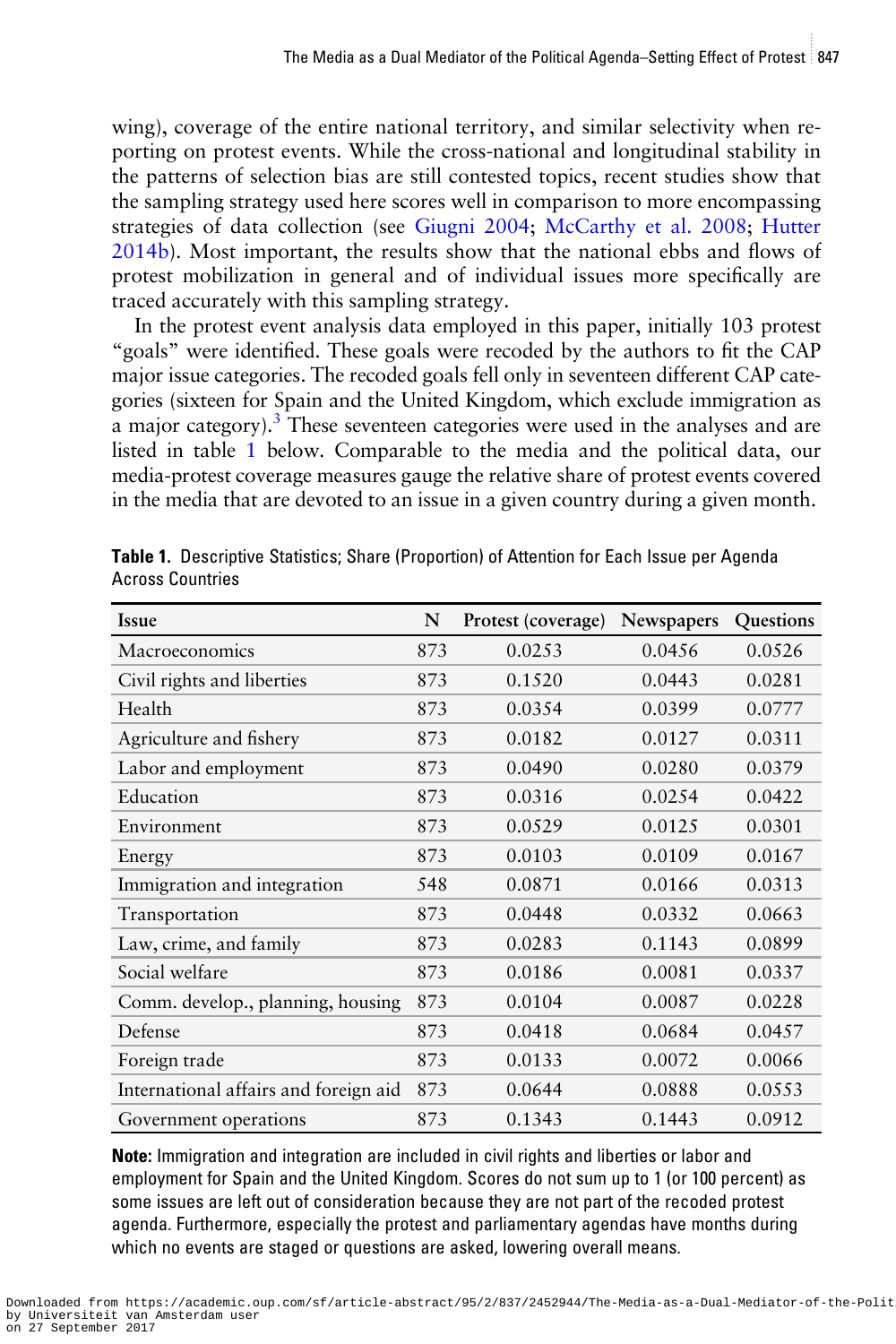For Belgium, a separate protest data set was collected. In this case, data came from police records and were coded directly according to the major CAP categories. These data were thus collected fully independently from media coverage. We used the same seventeen categories as for the other countries for Belgium. Additionally, we used a key word search on the full-text newspaper articles in the media data set to determine whether an article refers to protest activities. We used this selection of newspaper articles to construct an alternative measure for the protest agenda as covered by the media in Belgium, using relative shares of attention to each issue as scores.

To test our hypotheses, we ran two sets of regression models, with media and parliament as dependent variables and each of the other agendas and protest as the independent variables. More precisely, we relied on country-level pooled random-effects time series models, with months nested in issue categories. We relied on monthly level analyses because (1) we assumed that influences take place at relatively short time intervals and (2) lower aggregation levels would result in too low values and too many zeros on the main variables. To deal with issue-level heterogeneity (some issues receive structurally more attention than others) and serial correlation, we included a lagged dependent variable in each of our models.<sup>4</sup> To further account for the fact that observations not only are temporally dependent but are also nested in panels (countryissue combinations), we used ordinary least squares estimations with panelcorrected standard errors [\(Beck and Katz 1995\)](#page-21-0). To predict newspaper coverage, we used both media protest and parliamentary questions. For parliamentary questions, we used protest and newspaper coverage. All independent variables are lagged. For the media protest agenda, we used the average scores of the previous month and two months ago. Here, we followed the logic that this type of signal sometimes takes more time to spill over to other agendas (see [Walgrave et al. 2008](#page-23-0) for a similar logic). We tested one-, two-, and threelag averages, and the models using a two-lag average outperformed the others. Note that by using lags, we were likely to miss short-term influences from protest on media and politics that took place within single months because we could not be sure about the causal direction. It is not unthinkable, and would actually be in line with previous findings (e.g., [Koopmans and Olzak 2004\)](#page-21-0), that protest is also affected by newspaper coverage—and possibly indirectly by parliamentary activity. Additionally, we also tested for reversed causality and explored whether the media protest agenda is also affected by parliamentary questions and general media coverage. Here, we relied on the notion of Granger causality: a variable x Granger-causes a variable  $\gamma$  if the prediction of  $\gamma$  improves when including past value(s) of x compared to a model that only includes past value(s) of y. In regular time series, Granger causality is most commonly tested in vector autoregression (VAR) analysis [\(Vliegenthart 2014\)](#page-23-0), where effects of both x on y and y on x are tested. In the case of pooled time series analysis, a similar logic can be applied ([Hood et al. 2008\)](#page-21-0). Here, we chose to straightforwardly test the effect of the lagged parliamentary questions in a similar manner as the reversed effect is tested and also investigate whether the effect is mediated by media coverage (see below).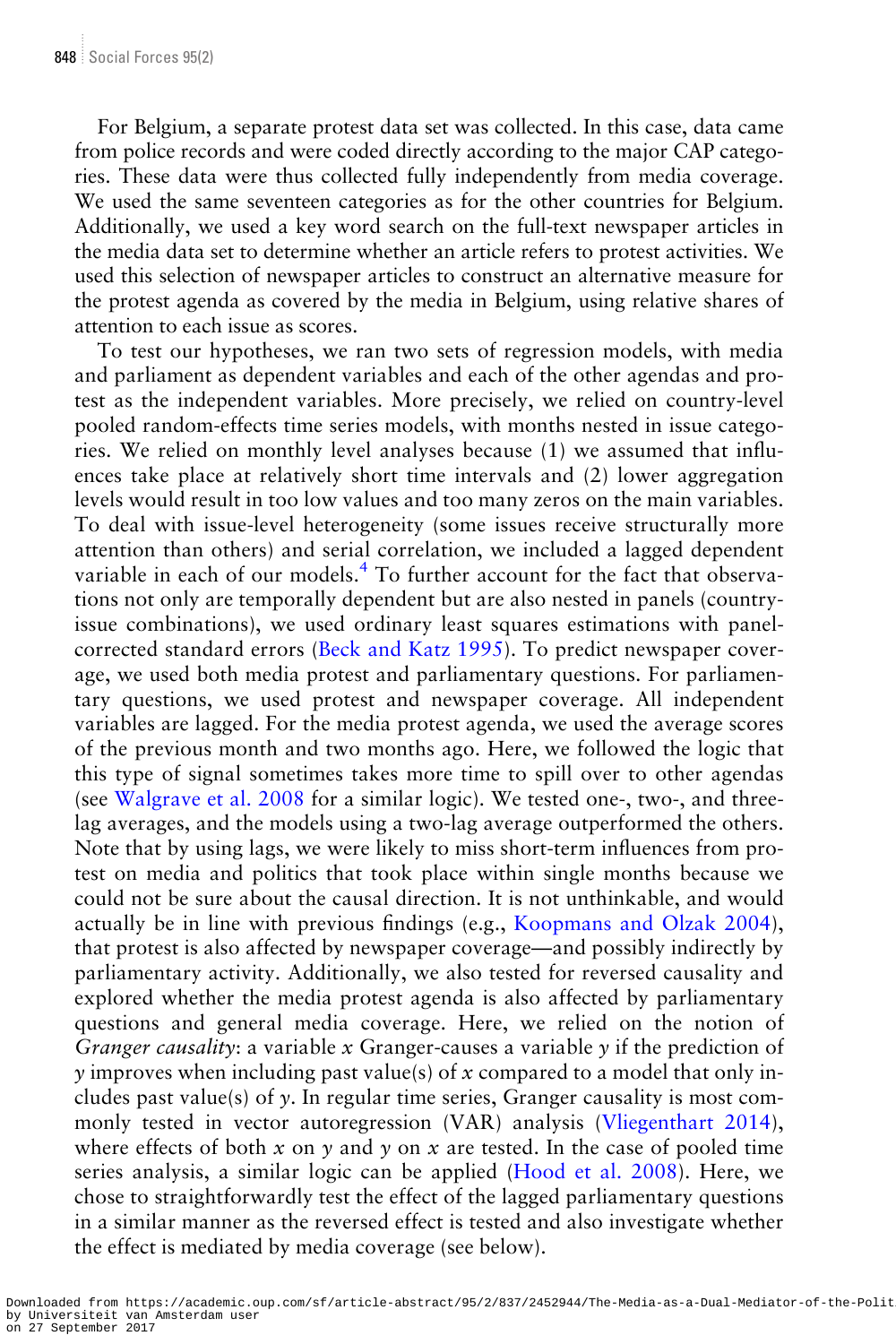For the parliamentary questions, we ran the main effects model with and without media coverage as an independent variable to test whether media indeed mediates protest effects.

To test whether effects of protest differ across party systems, we used a dummy variable that distinguishes between countries with a majoritarian system (score 1) on the one hand (France, Spain, and the United Kingdom) and countries with a consensus system on the other hand (the Netherlands and Switzerland).

To test mediation, we used a Sobel test that indicates whether the product of the effect of protest on media and media on parliament is significant. Furthermore, we explored whether the size of the direct effect of protest on politics is reduced when the media is included as an explanatory variable (see [Baron](#page-20-0) [and Kenny 1986\)](#page-20-0). In the [online Appendix,](http://SOCFOR.oxfordjournals.org/lookup/suppl/doi:10.1093/sf/sow075/-/DC1) we present an additional analysis, based on bootstrapping procedures, to test the robustness of our findings.

We replicated all analyses, including one additional control variable: the legislative agenda. It is likely that the other agendas respond to legislation that is proposed or passed in parliament. The operationalization of the legislative agenda variable is discussed in the [online Appendix.](http://SOCFOR.oxfordjournals.org/lookup/suppl/doi:10.1093/sf/sow075/-/DC1)

Before we show results in the next section, we present descriptive statistics of the variables of interest. Table [1](#page-11-0) reports the average share of attention for each issue on all agendas we are interested in here: protest news coverage, media, and parliamentary questions. The total number of observations (N) per issue is the number of months times the countries. Note that we do not have similar numbers of observations in all countries due to different time periods and slightly different groupings of codes. For some issues, the average attention is small—see, for example, the less than 1 percent (0.7 percent) average attention for "foreign trade" on the questions agenda—but for most issues it is above 1 percent, with the highest average share for the issue of government operations in the newspapers (14.4 percent). Also note that the scores in table [1](#page-11-0) do not sum op to 1 (or 100 percent) since some issues are left out of consideration because they are not part of the recoded protest agenda. Furthermore, especially the protest and parliamentary agendas have months during which no events are staged or questions asked, for example, due to parliamentary recess. In those months, all issues receive a score of 0, lowering the overall means for those agendas.

One of the main claims put forward in this paper is that the media play a dual intermediary role when it comes to the political agenda power of protest. News media cover protest specifically, and they cover the issues underlying the protest more generally. More specific protest coverage leads to more general media coverage of the issues underlying the protest. In order to be able to sort these two effects out, it is important to assess the independence of media coverage of protest and media coverage more generally. First, protest codings have been done independently from the media coding. Second, only a *very* small portion of the media stories about an issue contain coverage of protest events. Though the data sources are only partly overlapping, we have almost 5,000 protest events and more than 150,000 newspaper articles included in the analysis. Third, the newspapers used for protest and for general coverage differ in many of the countries,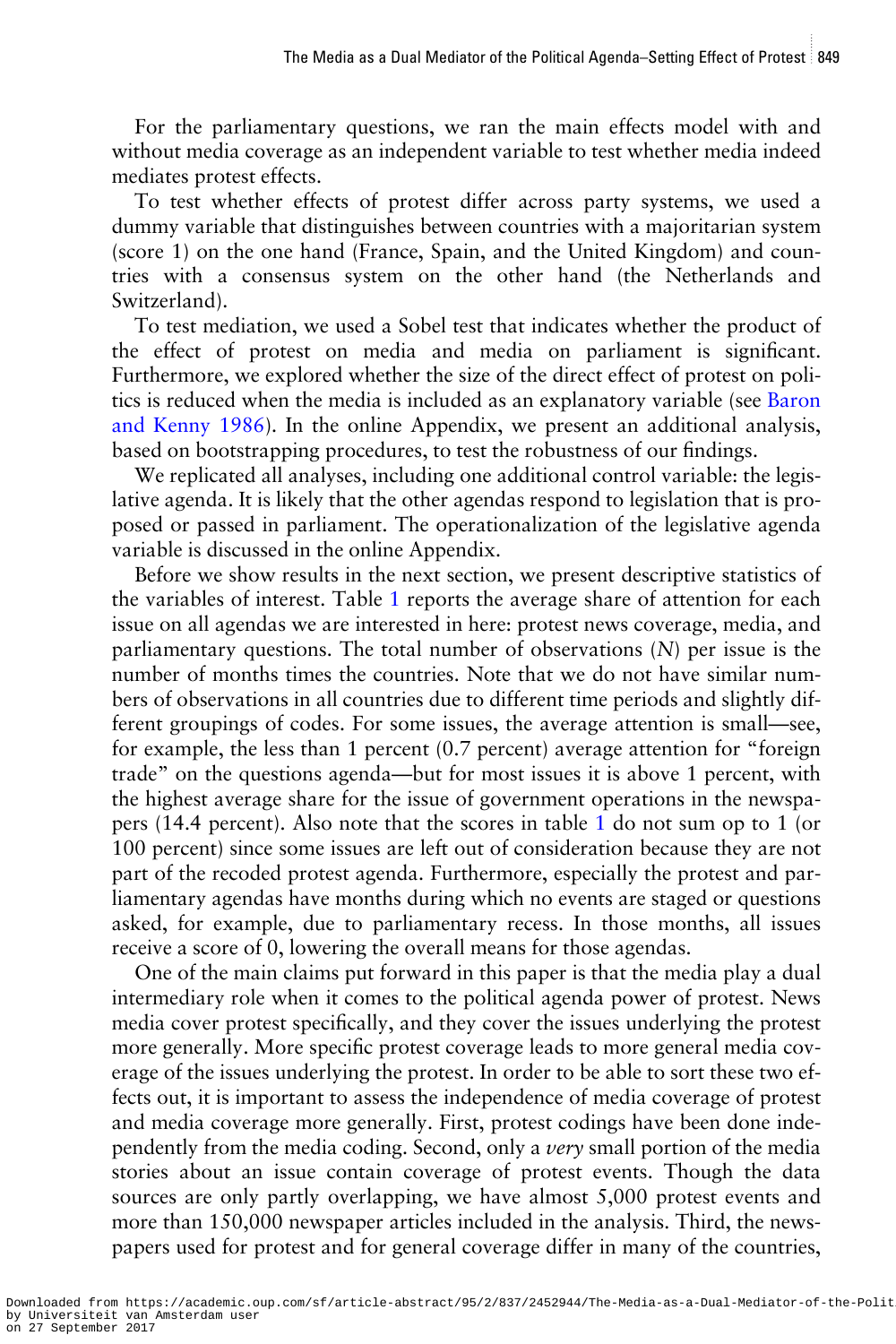and much of the media coding is based only on front page coverage while the protest coding also uses the other parts of the newspapers. So the overlap between media stories about protest regarding an issue and coverage of the issue itself is small. Finally, the literature on selection bias indicates that characteristics of a protest event itself (i.e., size and violence) are by far the most important predictors of media coverage and clearly outweigh the effect of external issue attention cycles (e.g., [McCarthy et al. 1996,](#page-22-0) 494).

Furthermore, we can use the Belgian data—in which protest was recorded directly from police archives without relying on media accounts—as a comparison to further examine the possible dependence of the protest coverage and the general media coverage measures. We run simple bivariate correlations between protest (coverage) and the two other variables of interest for each country separately. An endogeneity problem would be apparent if the media-protest correlation in Belgium were much lower than in the other countries. Table 2, presenting the results, shows that this is not the case. There are two countries (the Netherlands and the UK) where the media-protest correlation is even lower than in Belgium, and the correlation for Belgium is only a bit lower than the average correlation. This finding yields indirect evidence of the fact that we can use general media coverage as an independent intermediary variable in our analyses.

#### **Results**

In order to later tackle the question of whether parliamentary questions are affected by media coverage of protest *via* the general media agenda, we first examined to what extent the mass media's general issue agenda is influenced by protest—this is the first step in our mediation model. Table [3](#page-15-0) records the results of the analyses with newspapers' share of attention for each issue in each month in each of the five countries as the dependent variable.

Model 1 suggests that media coverage's distribution of attention over issues is strongly affected by the media's own past agenda, meaning that media attention is highly path dependent. Furthermore, media also reacts to parliamentary questions asked in the previous months. This is what one can expect. The result of

| Country                           | Newspapers | Questions  |
|-----------------------------------|------------|------------|
| A11                               | $0.172***$ | $0.055***$ |
| Spain (protest coverage)          | $0.374***$ | $0.162***$ |
| France (protest coverage)         | $0.172***$ | $-0.016$   |
| Switzerland (protest coverage)    | $0.163***$ | $-0.012$   |
| Belgium (police)                  | $0.097***$ | $0.056*$   |
| United Kingdom (protest coverage) | $0.064**$  | $0.103***$ |
| Netherlands (protest coverage)    | 0.017      | $-0.012$   |

Table 2. Correlation between Protest, Newspapers, and Questions across Six Countries

\*\*\* $p < 0.001$  \*\* $p < 0.01$  \* $p < 0.05$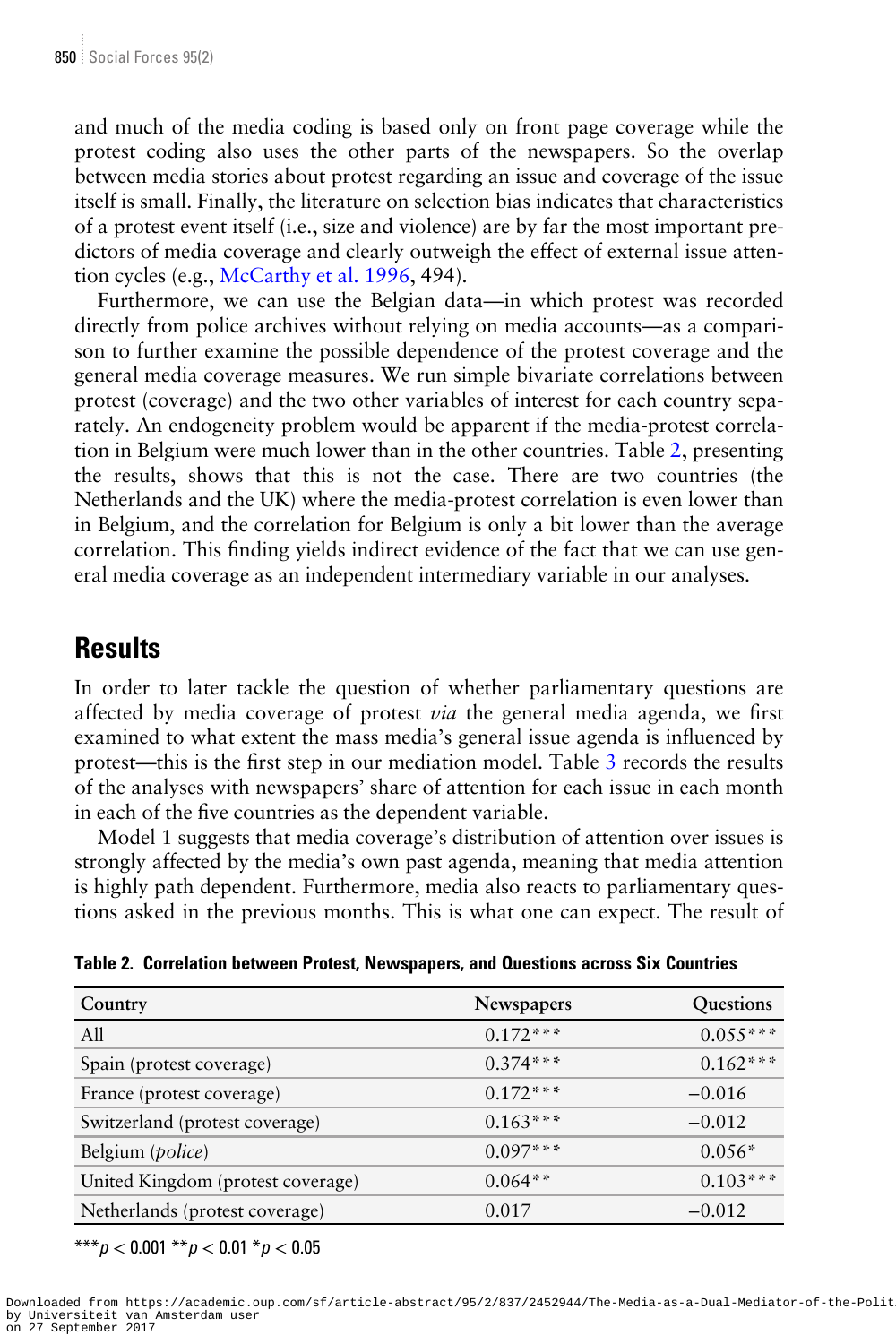|                                   | Model 1 main effects  | Model 2 interaction effects |
|-----------------------------------|-----------------------|-----------------------------|
| Newspapers (t-1)                  | $0.809***(0.013)$     | $0.808***(0.013)$           |
| Questions (t-1)                   | $0.034***(0.006)$     | $0.033***(0.006)$           |
| Protest (coverage) $(t-[1-2])$    | $0.014$ *** $(0.003)$ | $0.007 + (0.004)$           |
| Majoritarian democracy            | $0.001**$ (0.000)     | $-0.000(0.000)$             |
| Protest (coverage) * majoritarian |                       | $0.012*(0.006)$             |
| Constant                          | $0.005$ *** (0.001)   | $0.006$ *** $(0.001)$       |
| R-squared                         | 0.6840                | 0.6841                      |

<span id="page-15-0"></span>Table 3. Predicting General Newspaper Coverage in Five Countries

**Note:** Ordinary least squares estimations with panel-corrected standard errors ( $N = 12,310$ ). \*\*\* $p < 0.001$  \*\* $p < 0.01$  \* $p < 0.05$ 

interest in table  $3 \pmod{1}$  is the coefficient tapping the impact from past protests covered in the media on the general media attention for the protest issue in the current month. The effect is significant. This means that with a 1 percent increase in news coverage of protests relating to a particular issue, attention to the issue in the general newspaper coverage will increase by 0.014 percent in the two following months. This is not a large effect, but protest news coverage shifts substantially from month to month with sometimes large segments of the protest agenda devoted to just one or two issues. For example, a 1 standard deviation increase (9.2 percent) in the news coverage of protests results in a 0.13 percent increase in the share of general news coverage on the same issue. Furthermore, this effect is above and beyond the effect of the newspaper's own past attention to the issue, as well as the effects of parliamentary questions. A separate analysis for Belgium largely confirms the findings of this analysis (see [online Appendix,](http://SOCFOR.oxfordjournals.org/lookup/suppl/doi:10.1093/sf/sow075/-/DC1) [table A.4\)](http://SOCFOR.oxfordjournals.org/lookup/suppl/doi:10.1093/sf/sow075/-/DC1).

We now examine H1, stating that protest coverage exerts influence on the questions in parliament. Table [4](#page-16-0) contains the evidence. Again, we see strong autoregressive components in all analyses; a lot of the variance in issue attention in questions is accounted for by the parliamentary attention to issues in the preceding months. What is left over is to some extent explained by protest coverage. The effect of protest coverage in model 1 in table [4](#page-16-0) is significant. When more protest events covered by the media take place, there is more attention to the underlying issue in the questions members of parliament ask to the cabinet ministers. A 1 percent increase in media protest attention results in a 0.013 percent increase on the parliamentary attention on the same issue. In absolute terms, this effect is comparable to the effect of the protest agenda on the media agenda. In sum, H1 receives support from the data: protest has an effect on what politicians are talking about in parliament.

Model 2 in table 4 tests Hypothesis 2 considering the mediating role of general media coverage. Newspapers do affect questions in a significant way. This is entirely in line with what we know from media and political agenda studies; the effect is quite substantial (0.184). When general media coverage is added to the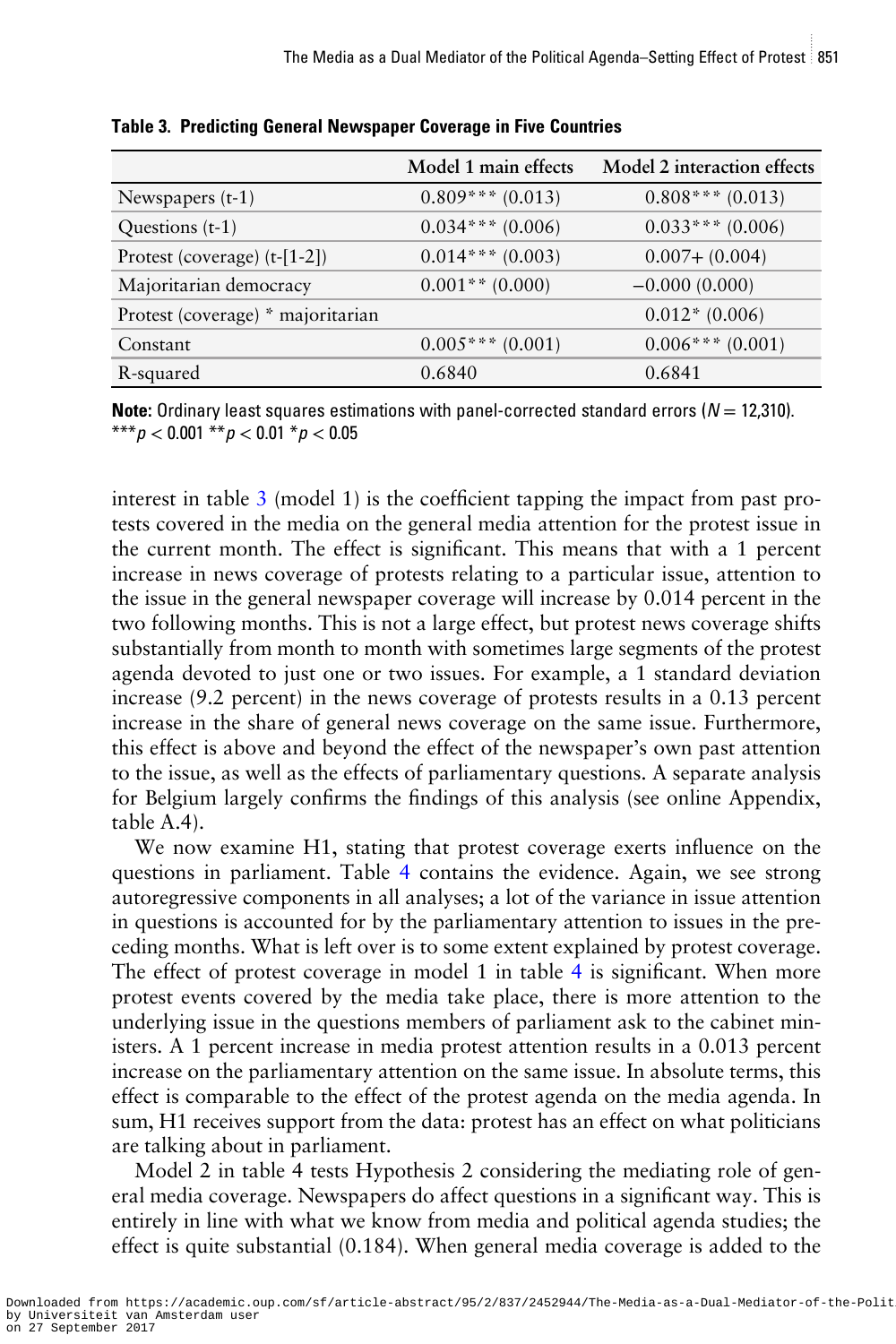|                           | Model 1 main effects without<br>media coverage | Model 2 main effects with<br>media coverage |
|---------------------------|------------------------------------------------|---------------------------------------------|
| Questions (t-1)           | $0.363$ *** (0.018)                            | $0.319***(0.018)$                           |
| Newspaper $(t-1)$         |                                                | $0.184***(0.012)$                           |
| Protest $(t-[1-2])$       | $0.013**$ (0.006)                              | $-0.004(0.006)$                             |
| Majoritarian<br>democracy | $-0.006***(0.001)$                             | $-0.007***$ (0.001)                         |
| Constant                  | $0.032$ *** $(0.001)$                          | $0.027$ *** $(0.001)$                       |
| R-squared                 | 0.1385                                         | 0.1636                                      |

#### <span id="page-16-0"></span>Table 4. Predicting Parliamentary Questions in Five Countries

**Note:** Ordinary least squares estimations with panel-corrected standard errors ( $N = 12,310$ ). \*\*\*p < 0.001 \*\*p < 0.01 \*p < 0.05

model, the effect of protest coverage on questions entirely disappears. In other words, the effect of general media coverage fully wipes out the direct effect of protest coverage. This effect becomes insignificant and even slightly negative (−0.004). A formal test for mediation was conducted, and this Sobel test indicated that the indirect effect was significant (4.458,  $p < .001$ ). Knowing from table [3](#page-15-0) (model 1) that newspapers' general issue coverage is partially driven by preceding protest, we have a clear case of full mediation. The entire effect of protest coverage on the political agenda runs *via* mass media; there is no additional direct effect net of general news coverage. The findings thus give support to Hypothesis 2: the mechanism through which protest coverage has an impact on political elites is by increasing general media attention to the issue at stake. Again, separate analyses for Belgium are in line with those findings (see [online](http://SOCFOR.oxfordjournals.org/lookup/suppl/doi:10.1093/sf/sow075/-/DC1) [Appendix, table A.5\)](http://SOCFOR.oxfordjournals.org/lookup/suppl/doi:10.1093/sf/sow075/-/DC1).

We now turn to Hypothesis 3, stating that the size of the effect of protest coverage on media, and thus indirectly on parliament, would be dependent on key features of the political context in which it occurs, that is, the institutional openness as captured by the distinction between consensus and majoritarian systems. The effect of protest coverage on the general media agenda is indeed dependent on the democratic system: in majoritarian democracies, the impact of protest on the media agenda is larger. In table [3](#page-15-0) (model 2), the interaction effect of protest coverage and the majoritarian democracy dummy is positive (0.012) and significant. Figure [2](#page-17-0) plots the predicted values for general newspaper attention affected by protest for majoritarian democracies and consensus democracies. We see that the protest agenda has a larger effect in the context of majoritarianism (steeper line). However, this effect is small, and while the prediction for majoritarian countries falls outside the confidence intervals of the prediction for countries with a consensus democracy for the whole range of values, the difference between the two increases only slowly with higher levels of protest attention. This finding underlines the importance of embedding the protest-agenda linkage in its political context and thus offers tentative support for Hypothesis 3, but also indicates that this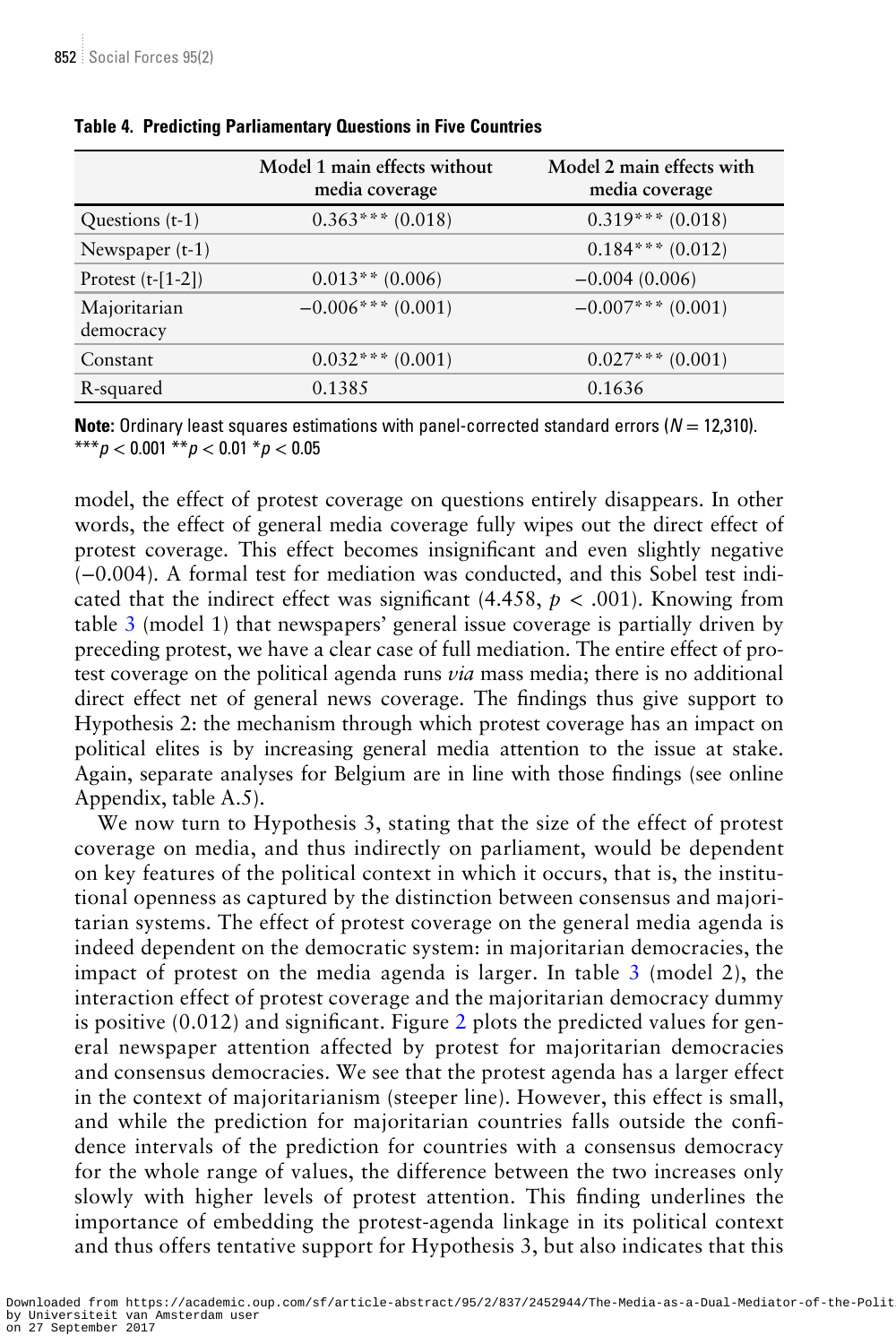

<span id="page-17-0"></span>Figure 2. Effects of Protest (Coverage) on Newspaper Attention

**Note:** All existing values for the protest agenda (range  $= 0-1$ ) are depicted.

effect is small. Another indication of the small size of the effect is the limited increase in the explained variance (R-squared) when adding the interaction term (from 0.6840 to 0.6841).

Also the moderated mediation model that relies on bootstrapping offers support for Hypothesis 3 (see the [online Appendix, additional analysis 4\)](http://SOCFOR.oxfordjournals.org/lookup/suppl/doi:10.1093/sf/sow075/-/DC1). Finally, for the main analyzes, we re-estimated the models per country. While we do not find significant effects for every individual country, the pooled results as presented below are clearly not driven by a single country outlier. In none of the countries do we find significant effects that run in the opposite direction compared to the pooled model. Also, the results with legislation as an additional control variable confirm our findings: adding this variable does not alter the findings in any substantial way (see [tables A.6](http://SOCFOR.oxfordjournals.org/lookup/suppl/doi:10.1093/sf/sow075/-/DC1)–A.9 in the [Appendix](http://SOCFOR.oxfordjournals.org/lookup/suppl/doi:10.1093/sf/sow075/-/DC1)).

Finally, we also tested the reversed causal chain by looking at the direct and indirect impact of parliamentary questions on protest coverage. The results in [table A.1](http://SOCFOR.oxfordjournals.org/lookup/suppl/doi:10.1093/sf/sow075/-/DC1) (online Appendix) suggest that, first, protest is responsive to parliamentary questions: the effect is positive and significant, and the model improves when the lagged value of protest is added as an explanatory variable  $(Chi<sup>2</sup> = 9.33, df = 1, p < .01)$ . Second, also here, full mediation is present: protesters do not directly respond to parliamentary activity, but use the media as their source of information. The direct effect of parliamentary questions (model 1) is reduced to almost 0 when newspaper coverage is added (model 2). The indirect effect of parliamentary questions via newspaper coverage (see model 1, table [3](#page-15-0), and model 2, [table A.1\)](http://SOCFOR.oxfordjournals.org/lookup/suppl/doi:10.1093/sf/sow075/-/DC1) is positive and significant (Sobel test =  $5.089$ ,  $p < .001$ ).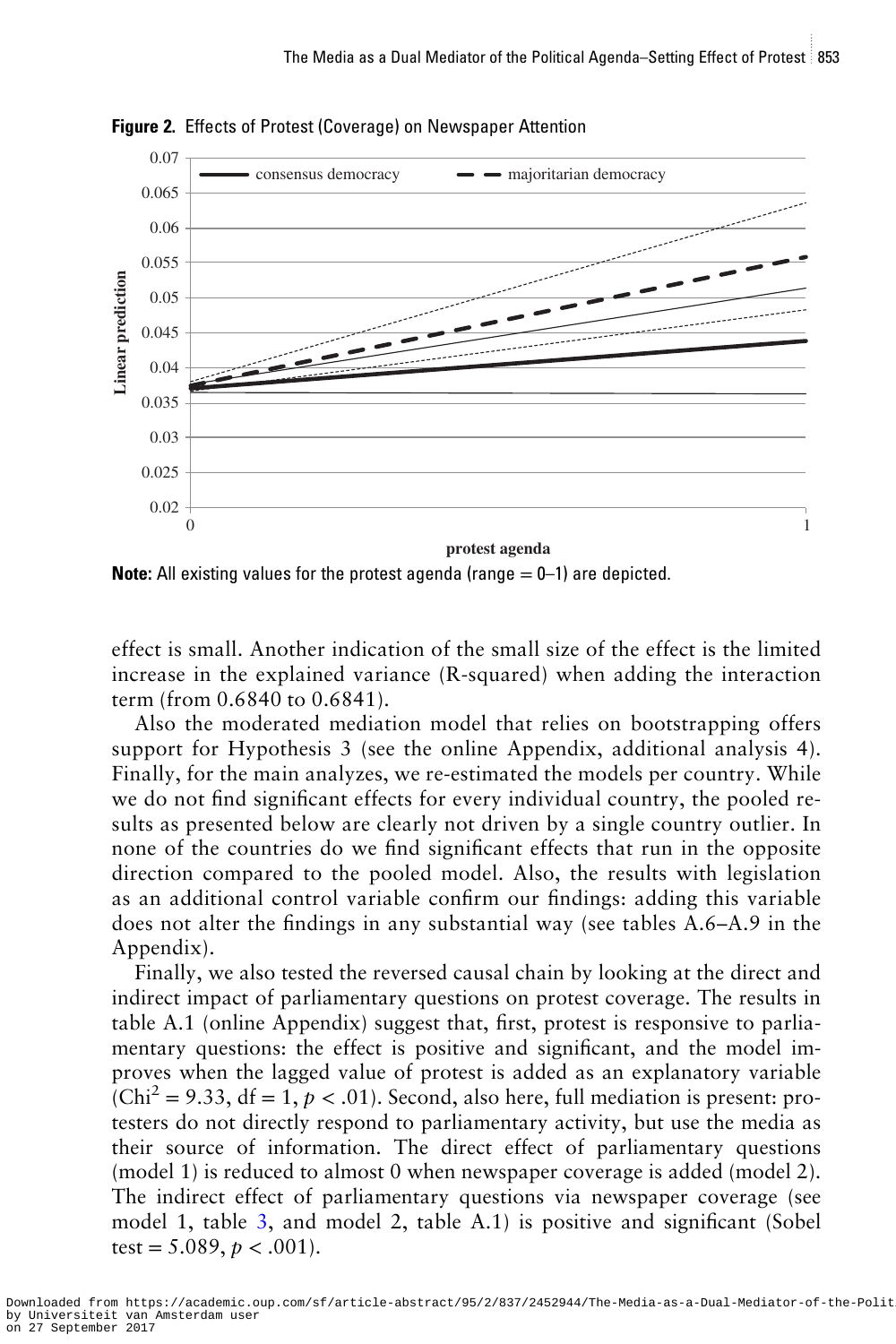### Conclusion

Does protest, via its coverage in the media, lead to a subsequent increase of attention to the underlying issue on the political agenda? Based on longitudinal, standardized agenda data in six European countries, we can answer the questions we started with in a positive manner. When media coverage of protest relating to an issue goes up, so does the ensuing attention in parliamentary questions. We added to the current understanding of how protest matters by showing that protest's impact is fully mediated in a dual way by mass media coverage: protest leads to specific media coverage of the protest events, this leads to increasing general media attention to the issue at stake, and this media attention, in turn, leads to increased political attention in parliament. We did not find any proof of direct effects of protest on the parliamentary agenda (except for in Belgium). The media are thus a key factor in understanding the agenda-setting influence of protest. If a social movement wants to bring about policy change, the first step is to get political attention for its issue ([Jones and Baumgartner](#page-21-0) [2005\)](#page-21-0), for example, through staging protest events. This will only happen when the media are "on board" and pick up the protest by devoting more attention to the specific issue as well. Our results support [Koopmans](#page-21-0)' (2004) theoretical claims on the importance of mass media for protest to matter. In addition, they are consistent with Giugni'[s \(2004\)](#page-21-0) findings that social movements have little, if any, direct impact on policy. The protest effect found is to some extent moderated by system-level features: the indirect effect of protest via media is stronger in majoritarian countries.

This study made a first, and we think an important, step forward in the study of the agenda-setting power of protest in a cross-issue, cross-country, and longitudinal way. However, it represents only a preliminary step in further exploring the precise contingencies of protest influence on political issue attention. The analyses we presented here were based on pooled data and there are a lot of things going on underneath the very broad and general patterns we found. Coming back to our initial assumption about the informational role of protest, further studies should more carefully disentangle the signals sent by the protestors as well as the receiver's side. Regarding the protest, we only assessed the frequency of the protest coverage, but protest is sometimes said to be only effective when it is disruptive. The ideological color of the protest—for example, is it left or right wing?—may matter as well, and so does the concrete issue at stake. We expect there to be differences between issues, with some issues more prone to protest effects than others (e.g., valence issues more than positional issues). The sponsors of the protest, the type of social movement organization, and its strength may—in line with resource mobilization theory [\(McCarthy and Zald](#page-22-0) [1977\)](#page-22-0)—play a role as well. Regarding the receiver of the protest signal, one of the next steps is to disaggregate to the party level and test whether some parties are more reactive to protest than others—are left-wing parties more sensitive to trade union protest, for example (see also [Hutter and Vliegenthart 2016](#page-21-0))? Finally, there is much more to say about the six countries that are covered here. To start the discussion, we only took into account their rough classification as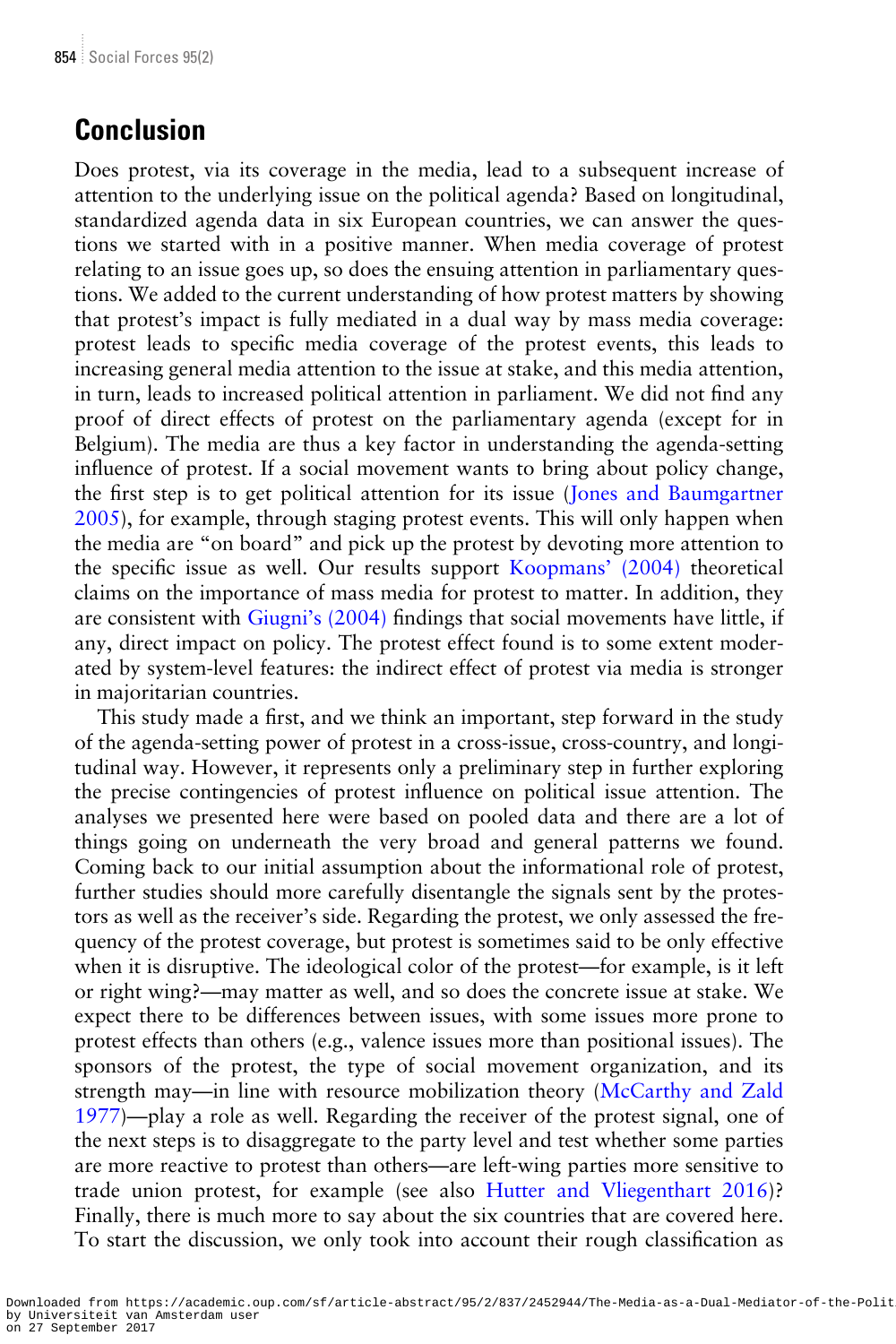consensus or majoritarian democracies, which is a compound measure and captures what we believe is a key mechanism in how political contexts moderate the effects of protest on media, but based on a larger country sample one should disentangle the effects of specific institutional features. Moreover, the countries differ in other regards as well. Apart from general contextual factors emphasized in the POS literature, it may be interesting to pay more attention to the very particular questioning rules that differentiate the six legislatures' reactions to protest. In sum: we have only scratched the surface, but our findings are promising.

#### Notes

- 1. Newspaper coding in the United Kingdom was limited due to constraints in resources. Every Wednesday was sampled in order that these were as close as possible to the session of prime minister's questions for a given week (which since 1997 has taken place at midday on Wednesdays). This ensured that our measure of media attention corresponded to the sampling point for parliamentary questions.
- 2. Since El Pais is also published on Sunday, we covered events reported in the Sunday and Monday edition of the newspaper.
- 3. To check whether this differential coding affected the findings, we re-analyzed the data excluding the issues of immigration and integration, civil rights and liberties, and labor and employment. Results are reported in the online appendix ([tables A.2](http://SOCFOR.oxfordjournals.org/lookup/suppl/doi:10.1093/sf/sow075/-/DC1) [and A.3](http://SOCFOR.oxfordjournals.org/lookup/suppl/doi:10.1093/sf/sow075/-/DC1)) and show that the exclusion of those issues does not alter the substantial results of the analyses.
- 4. There are several ways to deal with unit-level heterogeneity. The strictest one would include dummy variables for each country-issue combination, resulting in a fixed effects model that has removed all issue- and country-level variance. We chose not to use a fixed effects analysis since we are substantially interested in cross-national differences. Furthermore, such an approach consumes a lot of degrees of freedom. A lagged dependent variable also accounts for (a large part of) heterogeneity since the previous value, which might differ substantially in average level across issues, is taken into account as an explanatory variable.

## About the Authors

Rens Vliegenthart is a professor of Media and Society at the Amsterdam School of Communication Research, University of Amsterdam.

Stefaan Walgrave is professor of Political Science, University of Antwerp.

Ruud Wouters is a postdoctoral researcher at the University of Antwerp.

Swen Hutter is a postdoctoral research fellow at the European University Institute, Florence.

Will Jennings is professor of Political Science and Public Policy at the University of Southampton.

Roy Gava is a lecturer at the Department of Political Science and International Relations, University of Geneva.

Anke Tresch is an SNF research professor at the University of Lausanne, Switzerland.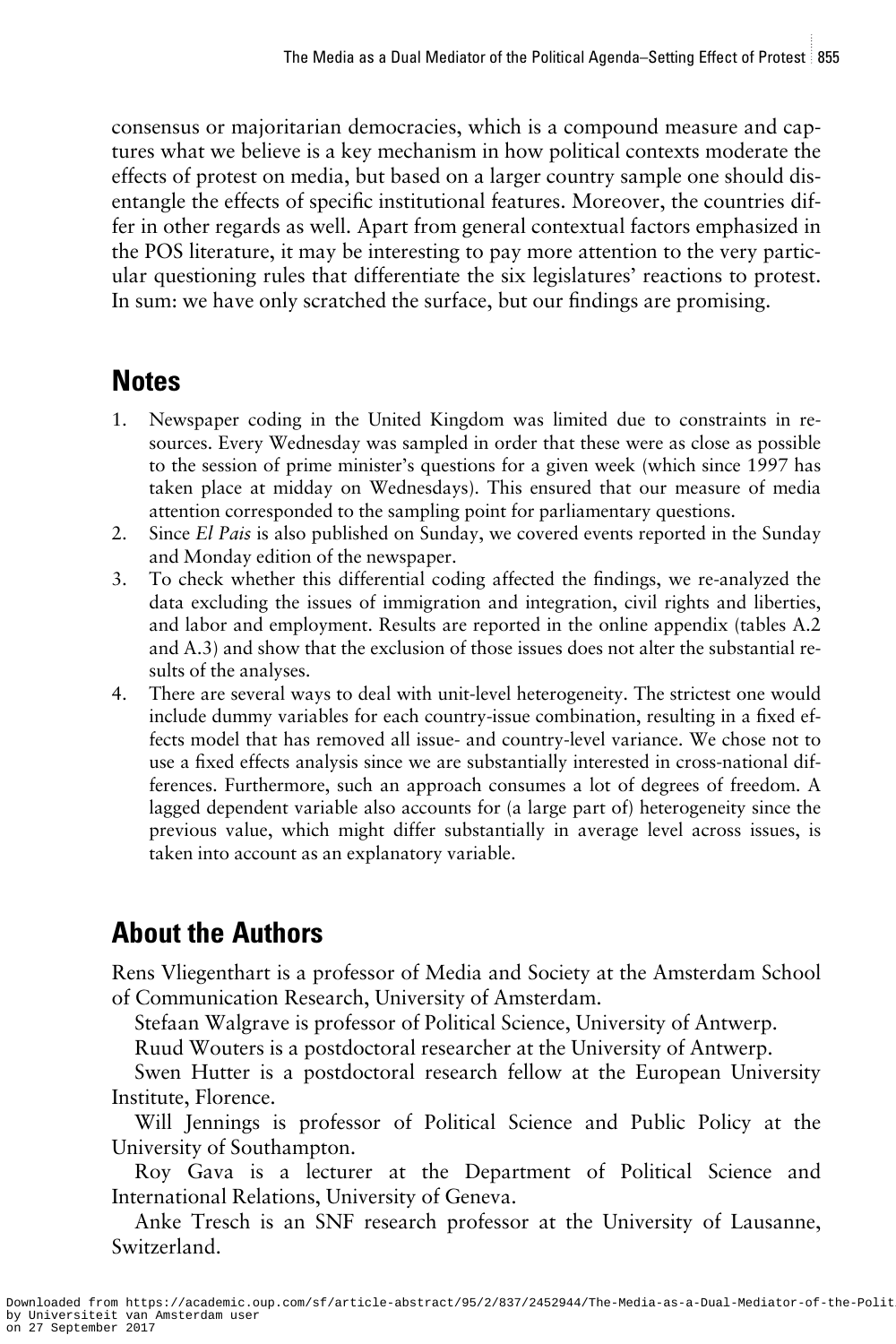<span id="page-20-0"></span>Frédéric Varone is a professor of Public Policy at the Department of Political Science and International Relations, University of Geneva.

Emiliano Grossman is an associate professor of Political Sciences at Sciences Po/Centre d'Études Européennes.

Christian Breunig is a professor of Comparative Politics at the University of Konstanz.

Sylvain Brouard is a senior research fellow FNSP at CEVIPOF, Sciences Po.

Laura Chaques-Bonafont is Icrea researcher and full professor at the University of Barcelona and the IBEI.

### Supplementary Material

[Supplementary material is available at](http://SOCFOR.oxfordjournals.org/lookup/suppl/doi:10.1093/sf/sow075/-/DC1) Social Forces online, http://sf. [oxfordjournals.org/](http://SOCFOR.oxfordjournals.org/lookup/suppl/doi:10.1093/sf/sow075/-/DC1).

### **References**

- Amenta, Edwin, Neil Caren, Elizabeth Chiarello, and Yang Su. 2010. "The Political Consequences of Social Movements." Annual Review of Sociology 36(1):287–307.
- Amenta, Edwin, Neil Caren, Tina Fetner, and Michael P. Young. 2002. "Challengers and States: Toward a Political Sociology of Social Movements." Research in Political Sociology 10:47-83.
- Amenta, E., G. Bruce Carruthers, and Yvonne Zylan. 1992. "A Hero for the Aged? The Townsend Movement, the Political Mediation Model, and U.S. Old-Age Policy, 1934–1950." American Journal of Sociology 98(2):308–39.
- Banaszak, Lee Ann, Karen Beckwith, and Dieter Rucht. 2002. Women's Movements Facing the Reconfigured State. Cambridge: Cambridge University Press.
- Baron, Reuben M., and David A. Kenny. 1986. "The Moderator–Mediator Variable Distinction in Social Psychological Research: Conceptual, Strategic, and Statistical Considerations." Journal of Personality and Social Psychology 51(6):1173–82.
- Baumgartner, Frank, and Christine Mahoney. 2005. "Social Movements, the Rise of New Issues, and the Public Agenda." In Routing the Opposition: Social Movements, Public Policy, and Democracy, edited by Daniel. S. Meyer, Valerie Jennes, and Helen Ingram, 65–86. Minneapolis: University of Minnesota Press.
- Beck, Nathaniel, and Jonathan N. Katz. 1995. "What to do (and not to do) with time-series cross-section data." American Political Science Review 89(3):634–647.
- Bosi, Lorenzo, and Karen Uba. 2009. "Introduction: The Outcomes of Social Movements." Mobilization 14 (4):409–15.
- Burstein, Paul. 2003. "The Impact of Public Opinion on Public Policy: A Review and an Agenda." Political Research Quarterly 56(1):29–40.
- Burstein, Paul, and William Freudenberg. 1978. "Changing Public Policy: The Impact of Public Opinion, Antiwar Demonstrations, and War Costs on Senate Voting on Vietnam War Motions." American Journal of Sociology 84(1):99–122.
- Burstein, Paul, and April Linton. 2002. "The Impact of Political Parties, Interest Groups and Social Movement Organizations on Public Policy: Some Recent Evidence and Theoretical Concerns." Social Forces 81(1):380–408.
- Costain, Anne N., and Steven Majstorovic. 1994. "Congress, Social Movements and Public Opinion: Multiple Origins of Women's Rights Legislation." Political Research Quarterly 47(1):111–35.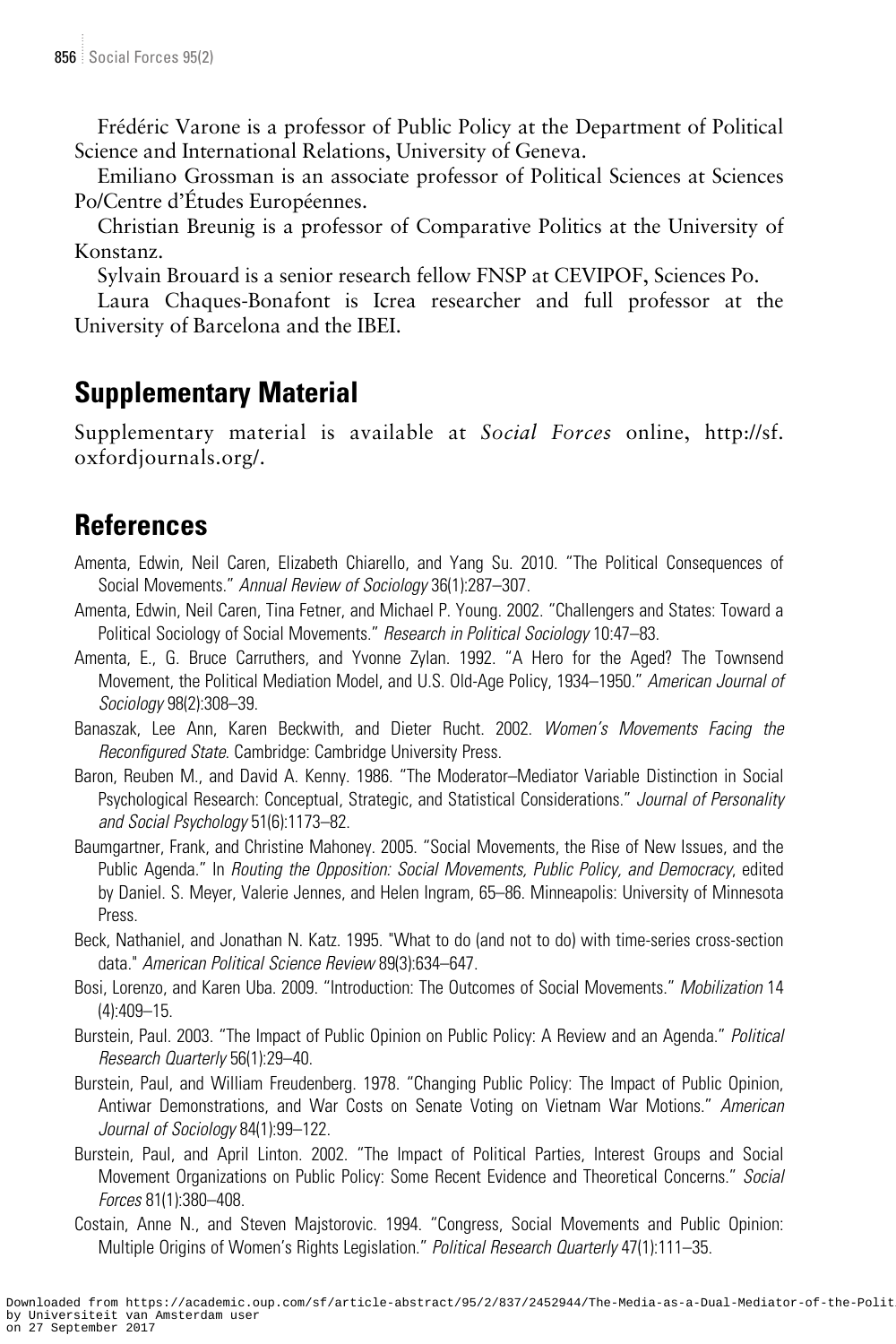- <span id="page-21-0"></span>Earl, Jennifer, Andrew Martin, John D. McCarthy, and Sarah A. Soule. 2004. "The Use of Newspaper Data in the Study of Collective Action." Annual Review of Sociology 30:65–80.
- Ferree, Myra M., William Gamson, Jürgen Gerhards, and Dieter Rucht. 2002. Shaping Abortion Discourse: Democracy and the Public Sphere in Germany and the United States. Cambridge: Cambridge University Press.
- Gamson, William A., and Gadi Wolfsfeld. 1993. "Movements and media as interacting systems." The Annals of the American Academy of Political and Social Science (528): 114–125.
- Giugni, Marco. 2004. Social Protest and Policy Change. Ecology, Antinuclear, and Peace Movements in Comparative Perspective. Lanham, MD: Rowman and Littlefield Publishers.
- Giugni, Marco, Doug McAdam, and Charles Tilly. 1999. How Social Movements Matter. Minneapolis: University of Minnesota Press.
- Giugni, Marco, and Sakura Yamasaki. 2009. "The Policy Impact of Social Movements: A Replication through Qualitative Comparative Analysis." Mobilization 14(4):467–84.
- Green-Pedersen, Christoffer, and Peter Mortensen. 2009. "Who Sets the Agenda and Who Responds to It in The Danish Parliament? A New Model of Issue Competition and Agenda-Setting." European Journal of Political Research 49(2):257–80.
- Green-Pedersen, Christoffer, and Rune Stubager. 2010. "The Political Conditionality of Mass Media Influence. When Do Parties Follow Mass Media Attention?" British Journal of Political Science 40: 663–77.
- Hood, M. V., Quentin Kidd, and Irwin L. Morris. 2008. "Two sides of the same coin? Employing Granger causality tests in a time series cross-section framework." Political Analysis 16(3): 324–344.
- Hutter, Swen. 2014a. "Protest Event Analysis and its Offspring." In Methodological Practices in Social Movement Research, edited by Donatella Dellaporta, 335–67. Oxford: Oxford University Press.
	- -. 2014b. Protesting Culture and Economics in Western Europe: New Cleavages in Left and Right Politics. Minneapolis: University of Minnesota Press.
- Hutter, Swen, and Rens Vliegenthart. 2016. "Who Responds to Protest? Protest Politics and Party Responsiveness in Western Europe." Party Politics. Online First [doi:10.1177/1354068816657375](http://dx.doi.org/10.1177/1354068816657375)
- Johnson, Erik W. 2008. "Social Movement Size, Organizational Diversity and the Making of Federal Law." Social Forces 86(3):967–93.
- Johnson, Erik W., Jon Agnone, and John McCarthy. 2010. "Movement Organizations, Synergistic Tactics and Environmental Public Policy." Social Forces 88(5):2267–92.
- Jones, Bryan D., and Frank R. Baumgartner. 2005. The Politics of Attention: How Government Prioritizes Problems. Chicago: University of Chicago Press.
- King, Brandon G., Keith G. Bentele, and Sarah. A. Soule. 2007. "Protest and Policymaking: Explaining Fluctuation in Congressional Attention to Rights Issues, 1960–1986. Social Forces 86(1):137–63.
- King, Brandon G., Marie Cornwall, and Eric C. Dahlin. 2005. "Winning Woman Suffrage One Step at a Time: Social Movements and the Logic of the Legislative Process." Social Forces 83(3):1211–34.
- Kitschelt, Herbert. 1986. "Political Opportunity Structures and Political Protest: Antinuclear Movements in Four Democracies." British Journal of Political Science 16:57–85.
- Koopmans, Ruud. 1995. "Appendix: The Newspaper Data." In New Social Movements in Western Europe. A Comparative Analysis, edited by Hanspeter Kriesi, Ruud Koopmans, Jan-Willem Duyvendak, and Marco Giugni, 253–73. Minneapolis: University of Minnesota Press.
- ———. 2004. "Movements and Media: Selection Processes and Evolutionary Dynamics in the Public Sphere." Theory and Society 33 (3/4):367–91.
- Koopmans, Ruud, and Susan Olzak. 2004. "Discursive Opportunities and the Evolution of Right-Wing Violence in Germany." American Journal of Sociology 110 (1):198–230.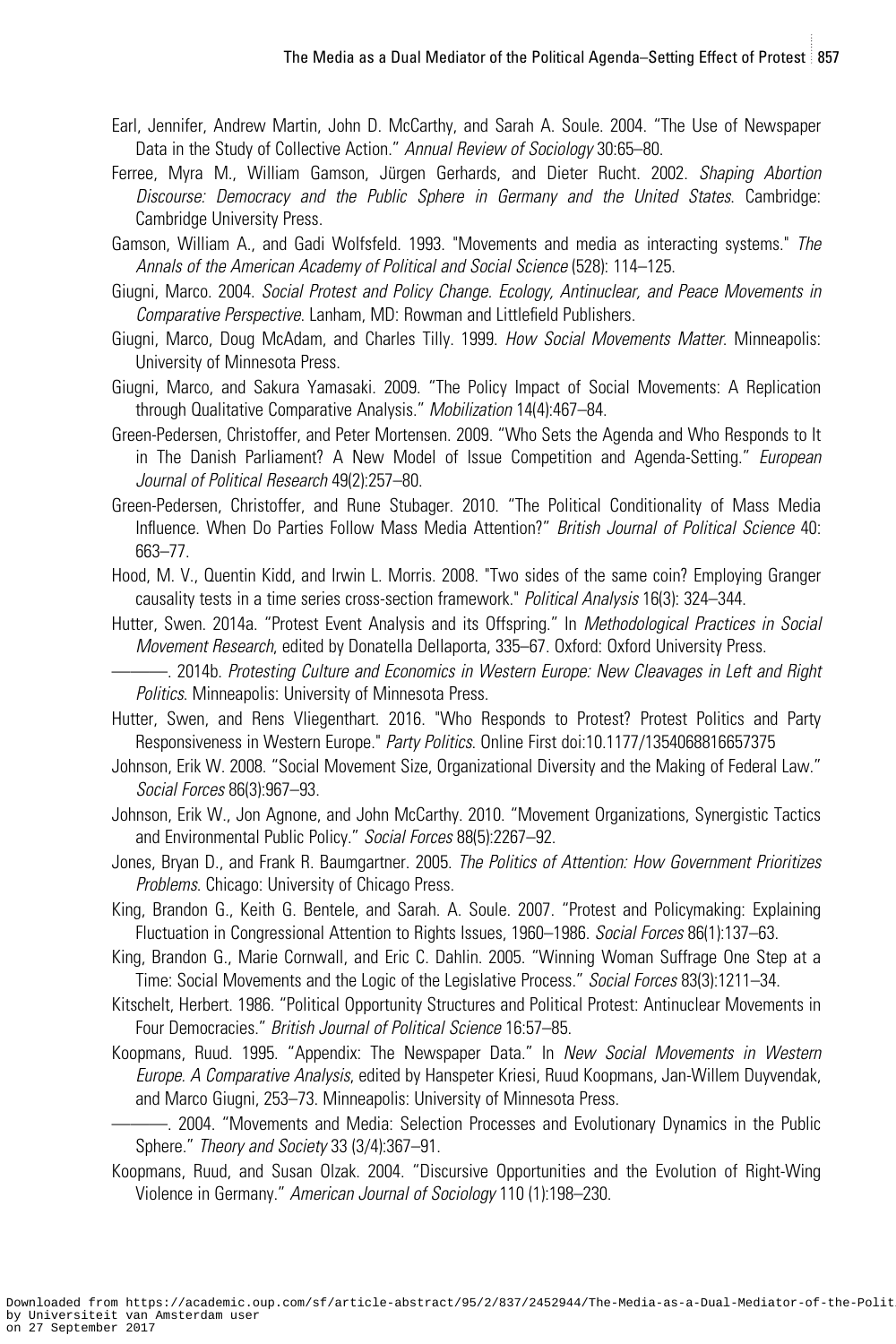- <span id="page-22-0"></span>Koopmans, Ruud, and Dieter Rucht. 2002. "Protest Event Analysis." In Methods of Social Movement Research, edited by Bert Klandermans and Suzanne Staggenborg, 231–59. Minneapolis: University of Minnesota Press.
- Kriesi, Hanspeter. 2004. "Political Context and Opportunity." In The Blackwell Companion to Social Movements, edited by David A. Snow, Sara A. Soule, and Hanspeter Kriesi, 67–90. Oxford: Blackwell Publishing.
- Kriesi, Hanspeter, Edgar Grande, Romain Lachat, Martin Dolezal, Simon Bornschier, and Timotheos Frey. 2008. West European Politics in the Age of Globalization. Cambridge: Cambridge University Press.
- Kriesi, Hanspeter, Ruud Koopmans, Jan-Willem Duyvendak, and Marco G. Giugni. 1995. New Social Movements in Western Europe: A Comparative Analysis. Minneapolis: University of Minnesota Press.
- Kriesi, Hanspeter, and Dominique Wisler. 1996. "Social Movements and Direct Democracy in Switzerland." European Journal of Political Research 30 (1):19–40.
- Kriesi, Hanspeter, Edgar Grande, Martin Dolezal, Marc Helbling, Dominic Hoeglinger, Swen Hutter, and Bruno Wüest. 2012. Political Conflict in Western Europe. Cambridge: Cambridge University Press.
- Lijphart, Arend. 1984. Democracies: Patterns of Majoritarian and Consensus Government in Twenty-one Countries. New Haven: Yale University Press.
	- ———. 1989. "Democratic Political Systems." Journal of Theoretical Politics 1(1):33–48.
	- L. 1999. Patterns of Democracy. New Haven, CT: Yale University Press.
- Linders, Arend. 2004. "Victory and Beyond: A Historical Comparative Analysis of the Outcomes of the Abortion Movements in Sweden and the United States." Sociological Forum 19(3):371-404.
- Lohmann, Susanne. 1993. "A Signalling Model of Informative and Manipulative Political Action." American Political Science Review 87(2):319–33.
- McAdam, Doug, and Yang Su. 2002. "The War at Home: Antiwar Protests and Congressional Voting, 1965 to 1973." American Sociological Review 67(5):396–721.
- McCarthy, John D., Clark McPhail, and Jackie Smith. 1996. "Images of protest: Dimensions of Selection Bias in Media Coverage of Washington Demonstrations, 1982 and 1991." American Sociological Review 61(3): 478–499.
- McCarthy, John D., and Mayer N. Zald. 1977. "Resource mobilization and social movements: A partial theory." American Journal of Sociology 82(6): 1212–1241.
- McCarthy, John, Larissa Titarenko, Clark McPhail, Patrick Rafail, and Boguslaw Augustyn. 2008. "Assessing Stability in the Patterns of Selection Bias in Newspaper Coverage of Protest During the Transition from Communism in Belarus." Mobilization 13(2):127–46.
- Oliver, Pamela. E., and Gregory M. Maney. 2000. "Political Processes and Local Newspaper Coverage of Protest Events: From Selection Bias to Triadic Interactions." American Journal of Sociology 106(2): 463–505.
- Olzak, Susan, and Sarah Soule. 2009. "Cross-Cutting Influences of Environmental Protest and Legislation." Social Forces 88(1):201–26.
- Ortiz, David, Daniel Myers, Eugene Walls, and Maria-Elena Diaz. 2005. "Where Do We Stand With Newspaper Data?" Mobilization 10:397–419.
- Rosenstone, Steven J., and John M. Hansen. 1993. Mobilization, Participation and Democracy in America. New York: Macmillan.
- Rucht, Dieter, and Friedhelm Neidhardt. 1998. "Methodological Issues in Collecting Protest Event Data: Units of Analysis, Sources and Sampling, Coding Problems." In Acts of Dissent: New Developments in the Study of Protest, edited by Dieter Rucht, Ruud Koopmans, and Friedhelm Neidhardt. Berlin: WZB.
- Smith, Jacky, John McCarthy, Clark McPhail, and Boguslaw Augustyn. 2001. "From Protest to Agenda Building: Description Bias in Media Coverage of Protest Events in Washington D.C." Social Forces 79 (4):1397–423.